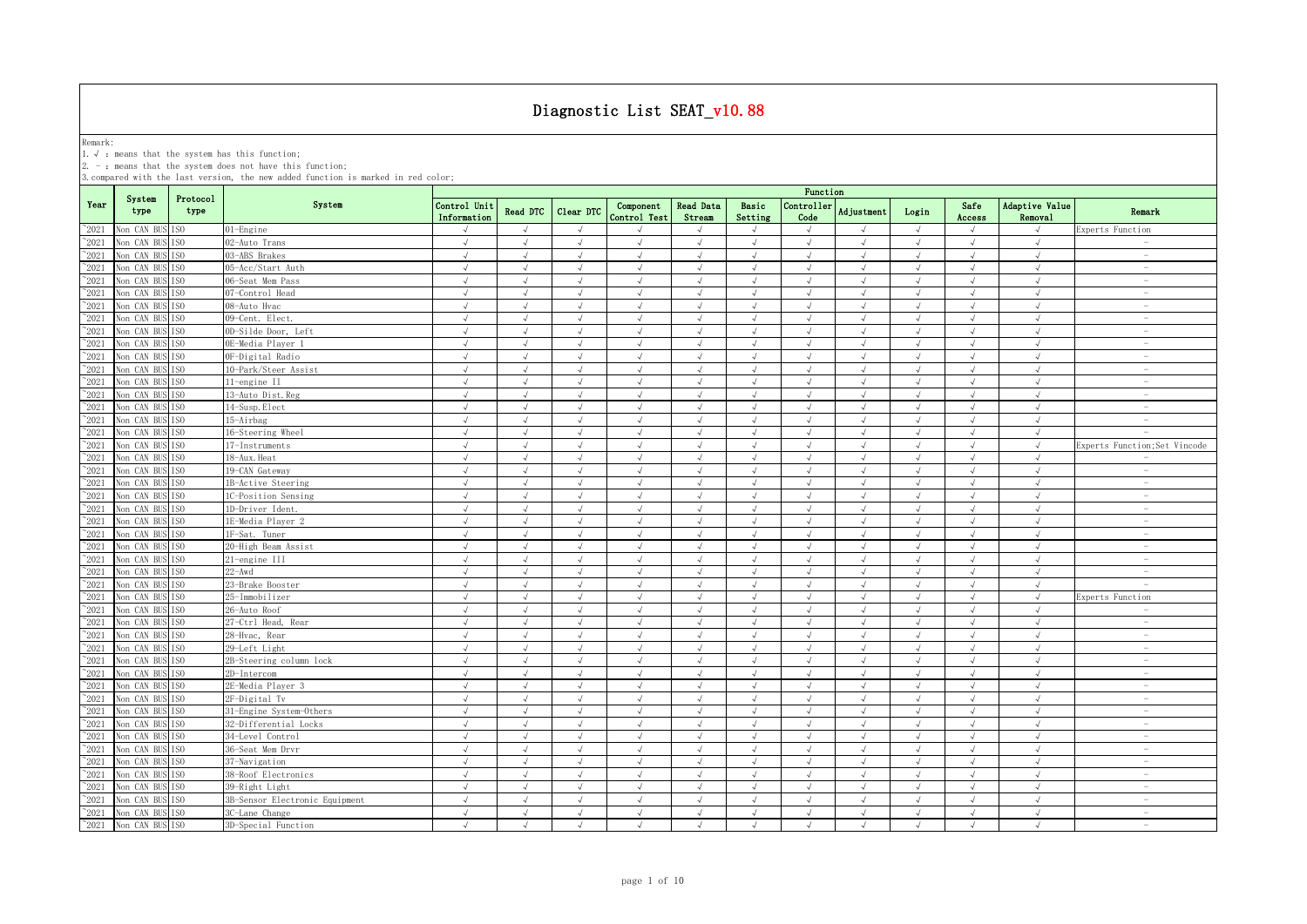Remark:<br>1.√ : means that the system has this function;<br>2. - : means that the system does not have this function;

|                |                               |                  |                                             | Function                    |               |               |                           |                            |                  |                    |            |            |                |                           |                          |
|----------------|-------------------------------|------------------|---------------------------------------------|-----------------------------|---------------|---------------|---------------------------|----------------------------|------------------|--------------------|------------|------------|----------------|---------------------------|--------------------------|
| Year           | System<br>type                | Protocol<br>type | System                                      | Control Unit<br>Information | Read DTC      | Clear DTC     | Component<br>Control Test | <b>Read Data</b><br>Stream | Basic<br>Setting | Controller<br>Code | Adjustment | Login      | Safe<br>Access | Adaptive Value<br>Removal | Remark                   |
| $^{\circ}2021$ | Non CAN BUS ISO               |                  | 3E-Media Player 4                           | $\sqrt{ }$                  | $\sqrt{ }$    | $\sqrt{ }$    | $\sqrt{ }$                | $\sqrt{ }$                 | $\sqrt{ }$       | $\sqrt{}$          | $\sqrt{ }$ | $\sqrt{ }$ | $\sqrt{ }$     | $\sqrt{ }$                | $\overline{\phantom{a}}$ |
| $^{\sim}$ 2021 | Non CAN BUS                   | TS <sub>0</sub>  | 42-Door Elect, Driver                       | $\sqrt{ }$                  | $\sqrt{ }$    | $\sqrt{ }$    | $\sqrt{ }$                | $\sqrt{ }$                 | $\sqrt{ }$       | $\sqrt{ }$         | $\sqrt{ }$ | $\sqrt{ }$ | $\sqrt{ }$     | $\sqrt{ }$                | $\sim$                   |
| $\degree$ 2021 | Non CAN BUS ISO               |                  | 44-Steering Assist                          | $\sqrt{ }$                  | $\sqrt{ }$    | $\sqrt{ }$    | $\sqrt{ }$                | $\sqrt{ }$                 | $\sqrt{ }$       | $\sqrt{ }$         | $\sqrt{ }$ | $\sqrt{ }$ | $\sqrt{ }$     | $\sqrt{ }$                | $\sim$                   |
| $^{\sim}2021$  | Non CAN BUS                   | TS <sub>0</sub>  | 46-Central Conv                             | $\sqrt{ }$                  | $\sqrt{ }$    | $\sqrt{ }$    | $\sqrt{ }$                | $\sqrt{ }$                 | $\sqrt{ }$       | $\sqrt{ }$         | $\sqrt{ }$ | $\sqrt{ }$ | $\sqrt{}$      | $\sqrt{ }$                | $\sim$                   |
| $^{\sim}2021$  | Non CAN BUS ISO               |                  | 47-Sound System                             | $\sqrt{ }$                  | $\sqrt{ }$    | $\sqrt{ }$    | $\sqrt{ }$                | $\sqrt{ }$                 | $\sqrt{ }$       | $\sqrt{ }$         | J          | $\sqrt{ }$ | $\sqrt{ }$     | $\sqrt{ }$                | $\overline{\phantom{a}}$ |
| $^{\sim}2021$  | Non CAN BUS                   | T <sub>SO</sub>  | 48-Seat, Rear, Ds                           | $\sqrt{ }$                  | $\sqrt{ }$    | $\sqrt{ }$    | $\sqrt{ }$                | $\sqrt{ }$                 | $\sqrt{2}$       | $\sqrt{ }$         | $\sqrt{ }$ | $\sqrt{ }$ | $\sqrt{ }$     | $\sqrt{ }$                | $\overline{\phantom{a}}$ |
| $^{\circ}2021$ | Non CAN BUS ISO               |                  | 4C-Tyre Pressure II                         | $\sqrt{ }$                  | J             | $\mathcal{L}$ |                           |                            | $\ddot{ }$       | $\sqrt{ }$         | J          | $\sqrt{ }$ | $\sqrt{ }$     | $\sqrt{ }$                | $\overline{\phantom{a}}$ |
| $^{\circ}2021$ | Non CAN BUS ISO               |                  | 4E-Ctrl Head Rr                             | $\sqrt{ }$                  | J             | $\mathcal{L}$ | $\sqrt{ }$                | $\sqrt{ }$                 |                  | $\sqrt{ }$         | J          | $\sqrt{ }$ | $\sqrt{ }$     | $\sqrt{ }$                | $\overline{\phantom{a}}$ |
| $^{\sim}$ 2021 | Non CAN BUS ISO               |                  | 4F-Central Electronic Control System II     | $\sqrt{ }$                  | J             | $\mathcal{A}$ |                           |                            | à.               | $\mathcal{A}$      |            | $\sqrt{ }$ |                | $\mathcal{A}$             | $\overline{\phantom{a}}$ |
| $^{\sim}$ 2021 | Non CAN BUS ISO               |                  | 51-Electric Driving                         | $\sqrt{ }$                  | $\sqrt{ }$    | $\sqrt{ }$    | $\sqrt{ }$                | $\sqrt{ }$                 | $\sqrt{ }$       | $\sqrt{ }$         | J          | $\sqrt{ }$ | $\sqrt{ }$     | $\sqrt{ }$                | $\overline{\phantom{0}}$ |
| $^{\sim}$ 2021 | Non CAN BUS ISO               |                  | 52-Door Elect, Pass                         | $\sqrt{ }$                  | $\sqrt{ }$    | $\sqrt{ }$    | $\sqrt{ }$                | $\sqrt{ }$                 | $\sqrt{ }$       | $\sqrt{ }$         | $\sqrt{ }$ | $\sqrt{ }$ | $\sqrt{ }$     | $\sqrt{ }$                | $\sim$                   |
| $^{\sim}$ 2021 | Non CAN BUS ISO               |                  | 53-Parking Brake                            | $\sqrt{ }$                  | $\sqrt{ }$    | $\sqrt{ }$    | $\sqrt{ }$                | $\sqrt{ }$                 | $\sqrt{ }$       | $\sqrt{ }$         | $\sqrt{ }$ | $\sqrt{ }$ | $\sqrt{ }$     | $\sqrt{ }$                | $\sim$                   |
| $^{\sim}$ 2021 | Non CAN BUS                   | TS <sub>0</sub>  | 55-Xenon Range                              | $\sqrt{ }$                  | $\sqrt{ }$    | $\sqrt{ }$    | $\sqrt{ }$                | $\sqrt{ }$                 | $\sqrt{ }$       | $\sqrt{ }$         | $\sqrt{ }$ | $\sqrt{ }$ | $\sqrt{ }$     | $\sqrt{ }$                | $\overline{\phantom{a}}$ |
| $^{\sim}$ 2021 | Non CAN BUS ISO               |                  | 56-Radio                                    | $\sqrt{ }$                  | $\sqrt{ }$    | $\sqrt{ }$    | $\sqrt{ }$                | $\sqrt{ }$                 | $\sqrt{ }$       | $\sqrt{ }$         | $\sqrt{ }$ | $\sqrt{}$  | $\sqrt{ }$     | $\sqrt{ }$                | $\overline{\phantom{a}}$ |
| $^{\sim}$ 2021 | Non CAN BUS ISO               |                  | 57-Tv Tuner                                 | $\sqrt{ }$                  | $\sqrt{ }$    | $\sqrt{ }$    | $\sqrt{ }$                | $\sqrt{ }$                 | $\sqrt{ }$       | $\sqrt{ }$         | $\sqrt{ }$ | $\sqrt{ }$ | $\sqrt{ }$     | $\sqrt{ }$                | $\overline{\phantom{a}}$ |
| $^{\sim}$ 2021 | Non CAN BUS ISO               |                  | 59-Tow Protection                           | $\sqrt{ }$                  | $\sqrt{ }$    | $\sqrt{ }$    | $\sqrt{ }$                | $\sqrt{ }$                 | $\sqrt{ }$       | $\sqrt{ }$         | $\sqrt{ }$ | $\sqrt{ }$ | $\sqrt{ }$     | $\sqrt{ }$                | $\overline{\phantom{a}}$ |
| $^{\sim}$ 2021 | Non CAN BUS ISO               |                  | 5B-Passenger Side Rear Seat Adjustment      | $\sqrt{ }$                  | $\sqrt{ }$    | $\sqrt{ }$    | $\sqrt{ }$                | $\sqrt{ }$                 | $\sqrt{ }$       | $\sqrt{ }$         | $\sqrt{ }$ | $\sqrt{ }$ | $\sqrt{ }$     | $\sqrt{ }$                | $\overline{\phantom{a}}$ |
| $^{\sim}$ 2021 | Non CAN BUS ISO               |                  | 5C-Lane Maintain                            | $\sqrt{ }$                  | $\sqrt{ }$    | $\sqrt{ }$    | $\sqrt{ }$                | $\sqrt{ }$                 | $\sqrt{ }$       | $\sqrt{ }$         | $\sqrt{ }$ | $\sqrt{ }$ | $\sqrt{ }$     | $\sqrt{ }$                | $\sim$                   |
| $^{\sim}$ 2021 | Non CAN BUS ISO               |                  | 5D-Operations                               | $\sqrt{ }$                  | $\sqrt{ }$    | $\sqrt{ }$    | $\sqrt{ }$                | $\sqrt{ }$                 | $\sqrt{ }$       | $\sqrt{ }$         | $\sqrt{ }$ | $\sqrt{ }$ | $\sqrt{ }$     | $\sqrt{ }$                | $\overline{\phantom{a}}$ |
| $\degree$ 2021 | Non CAN BUS ISO               |                  | 5E-Ctrl Head Lr                             | $\sqrt{ }$                  | $\sqrt{}$     |               | $\sqrt{ }$                |                            | $\sqrt{ }$       | $\sqrt{ }$         |            | $\sqrt{ }$ |                | $\sqrt{ }$                | $\overline{\phantom{a}}$ |
| $^{\sim}2021$  | Non CAN BUS                   | T <sub>SO</sub>  | 5F-Information Electr.                      | $\sqrt{ }$                  | $\sqrt{ }$    | $\sqrt{ }$    | $\sqrt{ }$                | $\sqrt{ }$                 | $\sqrt{ }$       | $\sqrt{ }$         | J          | $\sqrt{ }$ | $\sqrt{ }$     | $\sqrt{ }$                | $\sim$                   |
| $^{\sim}2021$  | Non CAN BUS                   | T <sub>SO</sub>  | 61-Battery Regul.                           | $\sqrt{ }$                  | J             |               |                           |                            | $\sqrt{ }$       | $\mathcal{L}$      |            | $\sqrt{ }$ | $\cdot$        | $\cdot$                   | $\overline{\phantom{a}}$ |
| $^{\circ}2021$ | Non CAN BUS ISO               |                  | 62-Door Elect, Left                         | $\sqrt{ }$                  | $\sqrt{ }$    | $\sqrt{ }$    | $\sqrt{ }$                | $\sqrt{ }$                 | $\sqrt{ }$       | $\sqrt{ }$         | $\sqrt{ }$ | $\sqrt{ }$ | $\sqrt{ }$     | $\sqrt{ }$                | $\overline{\phantom{a}}$ |
| $^{\sim}2021$  | Non CAN BUS                   | T <sub>SO</sub>  | 63-Entry Assist, D                          | $\sqrt{ }$                  | $\sqrt{ }$    | $\mathcal{L}$ | $\sqrt{ }$                |                            | J                | $\sqrt{ }$         | $\sqrt{ }$ | $\sqrt{ }$ |                | $\sqrt{ }$                | $\overline{\phantom{0}}$ |
| $^{\sim}$ 2021 | Non CAN BUS ISO               |                  | 65-Tire Pressure                            |                             | $\sqrt{ }$    | $\sqrt{ }$    | $\sqrt{ }$                | $\sqrt{ }$                 | $\sqrt{ }$       | $\sqrt{ }$         | $\sqrt{ }$ | $\sqrt{ }$ | $\sqrt{ }$     | $\sqrt{ }$                | $\overline{\phantom{0}}$ |
| $^{\sim}$ 2021 | Non CAN BUS ISO               |                  | 66-Seat, Rear Ps                            | $\sqrt{ }$                  | $\sqrt{ }$    | $\sqrt{ }$    | $\sqrt{ }$                | $\sqrt{ }$                 | $\sqrt{ }$       | $\sqrt{ }$         | $\sqrt{ }$ | $\sqrt{ }$ | $\sqrt{ }$     | $\sqrt{ }$                | $\overline{\phantom{a}}$ |
| $^{\sim}$ 2021 | Non CAN BUS ISO               |                  | 67-Voice Control                            | $\sqrt{ }$                  | $\sqrt{ }$    | $\sqrt{ }$    | $\sqrt{ }$                | $\sqrt{ }$                 | $\sqrt{2}$       | $\sqrt{ }$         | $\sqrt{ }$ | $\sqrt{ }$ | $\sqrt{ }$     | $\sqrt{ }$                | $\sim$                   |
| $^{\sim}$ 2021 | Non CAN BUS                   | IS <sub>0</sub>  | 68-Wiper Electr.                            | $\sqrt{ }$                  | $\sqrt{ }$    | $\sqrt{ }$    | $\sqrt{ }$                | $\sqrt{ }$                 | $\sqrt{ }$       | $\sqrt{ }$         | $\sqrt{ }$ | $\sqrt{ }$ | $\sqrt{ }$     | $\sqrt{ }$                | $\sim$                   |
| $^{\sim}$ 2021 | Non CAN BUS ISO               |                  | 69-Trailer                                  | $\sqrt{ }$                  | $\sqrt{ }$    | $\mathcal{A}$ | $\sqrt{ }$                | $\sqrt{ }$                 | $\sqrt{ }$       | $\sqrt{ }$         | $\sqrt{ }$ | $\sqrt{ }$ | $\sqrt{ }$     | $\sqrt{ }$                | $\sim$                   |
| $\degree$ 2021 | Non CAN BUS ISO               |                  | 6C-Back-Up Cam.                             | $\sqrt{ }$                  | $\sqrt{ }$    | $\sqrt{ }$    | $\sqrt{ }$                | $\sqrt{ }$                 | $\sqrt{ }$       | $\sqrt{ }$         | $\sqrt{ }$ | $\sqrt{ }$ | $\sqrt{ }$     | $\sqrt{ }$                | $\overline{\phantom{a}}$ |
| $^{\sim}2021$  | Non CAN BUS ISO               |                  | 6D-Trunk Elect.                             | $\sqrt{ }$                  | $\sqrt{ }$    | $\sqrt{ }$    | $\sqrt{ }$                | $\sqrt{ }$                 | $\sqrt{ }$       | $\sqrt{ }$         | $\sqrt{ }$ | $\sqrt{ }$ | $\sqrt{ }$     | $\sqrt{ }$                | $\overline{\phantom{a}}$ |
| $^{\sim}2021$  | Non CAN BUS ISO               |                  | 6E-Ctrl Head Roof                           | $\sqrt{ }$                  | $\sqrt{ }$    | $\sqrt{ }$    | $\sqrt{ }$                | $\sqrt{ }$                 | $\sqrt{ }$       | $\sqrt{ }$         | $\sqrt{ }$ | $\sqrt{ }$ | $\sqrt{ }$     | $\sqrt{ }$                | $\sim$                   |
| $^{\sim}$ 2021 | Non CAN BUS ISO               |                  | 6F-Central Electronic Control System II     | $\sqrt{ }$                  | $\sqrt{ }$    | $\sqrt{ }$    | $\sqrt{ }$                | $\sqrt{ }$                 | $\sqrt{ }$       | $\sqrt{ }$         | $\sqrt{ }$ | $\sqrt{ }$ | $\sqrt{ }$     | $\sqrt{ }$                | $\overline{\phantom{a}}$ |
| $^{\sim}2021$  | Non CAN BUS ISO               |                  | 71-Battery Charger                          | $\sqrt{ }$                  | $\sqrt{ }$    | $\sqrt{ }$    | $\sqrt{ }$                | $\sqrt{ }$                 | $\sqrt{ }$       | $\sqrt{ }$         | $\sqrt{ }$ | $\sqrt{ }$ | $\sqrt{ }$     | $\sqrt{ }$                | $\sim$                   |
| $^{\sim}2021$  | Non CAN BUS ISO               |                  | 72-Door Elect, Right                        | $\sqrt{ }$                  | $\sqrt{ }$    | $\sqrt{ }$    | $\sqrt{ }$                | J                          | $\sqrt{ }$       | $\sqrt{ }$         | $\sqrt{ }$ | $\sqrt{ }$ | $\sqrt{ }$     | $\sqrt{ }$                | $\sim$                   |
| $^{\sim}2021$  | Non CAN BUS ISO               |                  | 73-Entry Assist, P                          | $\sqrt{ }$                  | $\sqrt{ }$    | $\sqrt{ }$    | $\sqrt{ }$                | $\sqrt{ }$                 | $\sqrt{ }$       | $\sqrt{ }$         | $\sqrt{ }$ | $\sqrt{ }$ | $\sqrt{ }$     | $\sqrt{ }$                | $\overline{\phantom{a}}$ |
| $^{\sim}2021$  | Non CAN BUS ISO               |                  | 74-Chassis Control                          | $\sqrt{ }$                  | $\sqrt{ }$    | $\sqrt{ }$    | $\sqrt{2}$                |                            | $\sqrt{ }$       | $\sqrt{ }$         | $\sqrt{}$  | $\sqrt{ }$ | $\sqrt{ }$     | $\sqrt{ }$                | $\overline{\phantom{a}}$ |
| $^{\sim}2021$  | Non CAN BUS ISO               |                  | 75-Telematics                               | $\sqrt{ }$                  | $\sqrt{ }$    | $\sqrt{ }$    |                           | $\sqrt{ }$                 | $\sqrt{ }$       | $\sqrt{ }$         | J          | $\sqrt{ }$ | $\sqrt{ }$     | $\sqrt{ }$                | $\overline{\phantom{a}}$ |
| $^{\circ}2021$ | Non CAN BUS ISO               |                  | 76-Park Assist                              | $\sqrt{ }$                  | $\mathcal{A}$ | $\mathcal{A}$ | $\sqrt{ }$                | $\sqrt{ }$                 | $\sqrt{ }$       | $\sqrt{ }$         | $\sqrt{ }$ | $\sqrt{ }$ | $\sqrt{ }$     | $\sqrt{ }$                | $\overline{\phantom{a}}$ |
| $^{\sim}$ 2021 | Non CAN BUS ISO               |                  | 77-Telephone                                | $\sqrt{ }$                  | $\sqrt{ }$    | $\sqrt{ }$    | J                         |                            | J                | $\sqrt{ }$         |            | $\sqrt{ }$ |                | $\sqrt{ }$                | $\overline{\phantom{a}}$ |
| $^{\sim}$ 2021 | Non CAN BUS ISO               |                  | 78-Silde Door, Right                        | $\sqrt{ }$                  | $\sqrt{ }$    | $\sqrt{ }$    | $\sqrt{ }$                | $\sqrt{ }$                 | $\sqrt{ }$       | $\sqrt{ }$         | $\sqrt{ }$ | $\sqrt{ }$ | $\sqrt{ }$     | $\sqrt{ }$                | $\overline{\phantom{a}}$ |
| $^{\sim}$ 2021 | Non CAN BUS ISO               |                  | 7D-Aux Heat                                 | $\sqrt{ }$                  | $\sqrt{ }$    | $\sqrt{ }$    | $\sqrt{ }$                | $\sqrt{ }$                 | $\sqrt{ }$       | $\sqrt{ }$         | $\sqrt{ }$ | $\sqrt{ }$ | $\sqrt{ }$     | $\sqrt{ }$                | $\sim$                   |
| $^{\sim}$ 2021 | Non CAN BUS                   | TS <sub>0</sub>  | 7E-Ctrl Head Dash                           | $\sqrt{ }$                  | $\sqrt{ }$    | $\sqrt{ }$    | $\sqrt{ }$                | $\sqrt{ }$                 | $\sqrt{ }$       | $\sqrt{ }$         | $\sqrt{ }$ | $\sqrt{ }$ | $\sqrt{ }$     | $\sqrt{ }$                | $\sim$                   |
| $^{\sim}$ 2021 | Non CAN BUS                   | IS <sub>0</sub>  | 7F-Information Electronic Control System II | $\sqrt{ }$                  | $\sqrt{ }$    | $\sqrt{ }$    | $\sqrt{ }$                | $\sqrt{}$                  | $\sqrt{ }$       | $\sqrt{ }$         | $\sqrt{ }$ | $\sqrt{ }$ | $\sqrt{ }$     | $\sqrt{ }$                | $\overline{\phantom{a}}$ |
| $^{\sim}$ 2021 | Non CAN BUS ISO               |                  | 81-Selector Lever                           | $\sqrt{ }$                  | $\sqrt{ }$    | $\sqrt{ }$    | $\sqrt{ }$                | $\sqrt{ }$                 | $\sqrt{ }$       | $\sqrt{ }$         | $\sqrt{ }$ | $\sqrt{ }$ | $\sqrt{ }$     | $\sqrt{ }$                | $\overline{\phantom{a}}$ |
| $^{\sim}$ 2021 | Non CAN BUS ISO               |                  | 88-Driver Side Multi-Contour Seat           | $\sqrt{ }$                  | $\sqrt{ }$    | $\sqrt{ }$    | $\sqrt{ }$                | $\sqrt{ }$                 | $\sqrt{ }$       | $\sqrt{ }$         | $\sqrt{ }$ | $\sqrt{ }$ | $\sqrt{ }$     | $\sqrt{ }$                | $\overline{\phantom{a}}$ |
| $^{\sim}$ 2021 | Non CAN BUS ISO               |                  | 89-Passenger Sidemulti-Contour Seat         | $\sqrt{ }$                  | $\sqrt{ }$    | $\sqrt{ }$    | $\sqrt{ }$                | $\sqrt{ }$                 | $\sqrt{ }$       | $\sqrt{ }$         | $\sqrt{ }$ | $\sqrt{ }$ | $\sqrt{ }$     | $\sqrt{ }$                | $\overline{\phantom{a}}$ |
|                | $^{\sim}2021$ Non CAN BUS ISO |                  | 8A-Driver Side Rear Multi-Contour Seat      | $\sqrt{ }$                  | $\sqrt{ }$    | $\sqrt{ }$    | $\sqrt{ }$                | $\sqrt{ }$                 | $\sqrt{ }$       | $\sqrt{ }$         | $\sqrt{ }$ | $\sqrt{ }$ | $\sqrt{ }$     | $\sqrt{ }$                | $\overline{\phantom{a}}$ |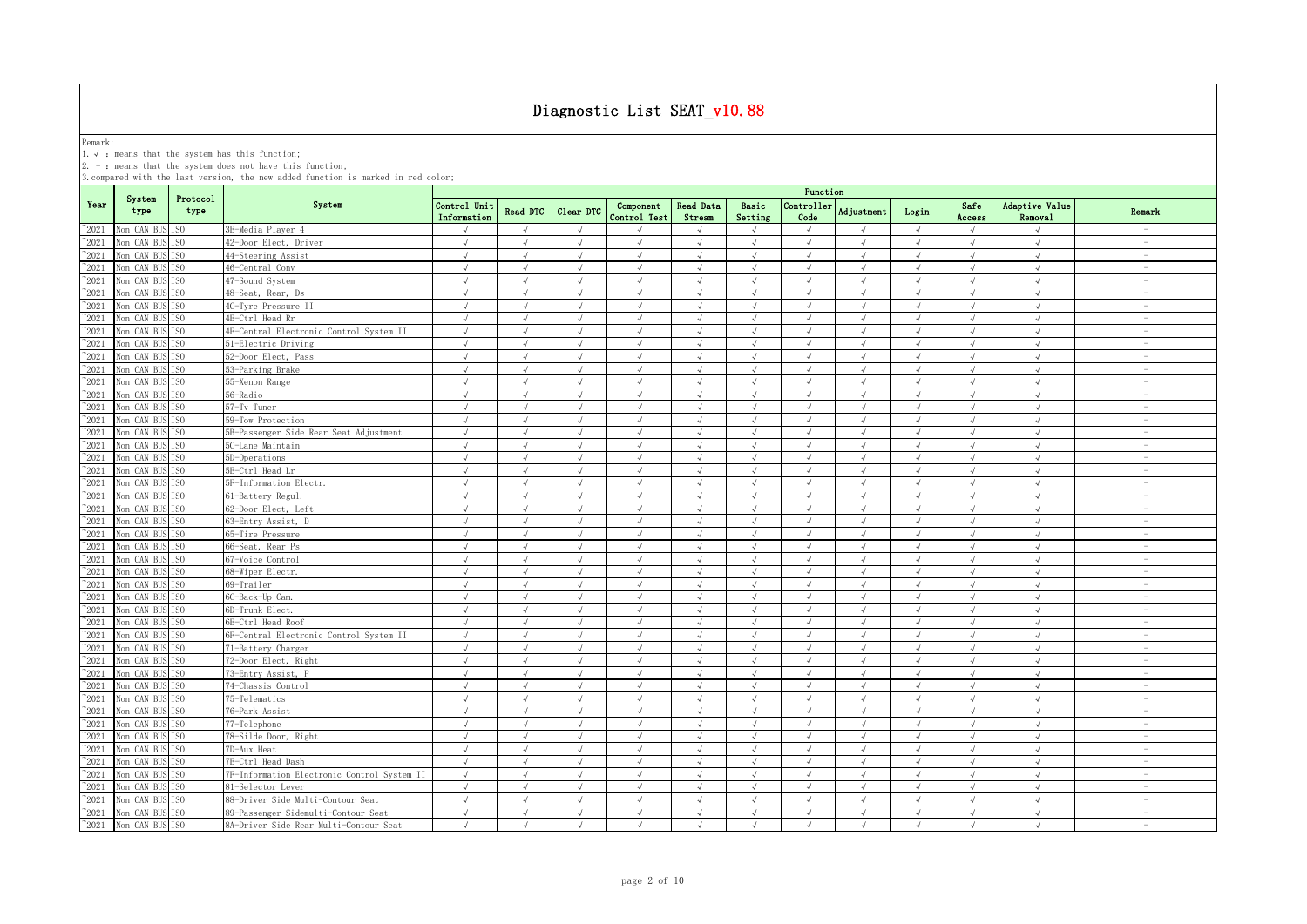Remark:<br>1.√ : means that the system has this function;<br>2. - : means that the system does not have this function;

|                                  |                                              |                  |                                          | Function                    |                          |                                |                           |                            |                          |                          |                          |                          |                          |                           |                                                      |
|----------------------------------|----------------------------------------------|------------------|------------------------------------------|-----------------------------|--------------------------|--------------------------------|---------------------------|----------------------------|--------------------------|--------------------------|--------------------------|--------------------------|--------------------------|---------------------------|------------------------------------------------------|
| Year                             | System<br>type                               | Protocol<br>type | System                                   | Control Unit<br>Information | Read DTC                 | Clear DTC                      | Component<br>Control Test | <b>Read Data</b><br>Stream | Basic<br>Setting         | Controller<br>Code       | Adjustment               | Login                    | Safe<br>Access           | Adaptive Value<br>Removal | Remark                                               |
| $^{\circ}2021$                   | Non CAN BUS ISO                              |                  | 8D-Passenger Siderear Multi-Contour Seat | $\sqrt{ }$                  | $\sqrt{ }$               | $\sqrt{ }$                     | $\sqrt{ }$                | $\sqrt{ }$                 | $\sqrt{ }$               | $\sqrt{ }$               | $\sqrt{ }$               | $\sqrt{ }$               | $\sqrt{ }$               | $\sqrt{ }$                | $\overline{\phantom{a}}$                             |
| $^{\sim}2021$                    | Non CAN BU                                   | TS <sub>0</sub>  | 8F-Front Left Safety Belt Tensioner      | $\sqrt{ }$                  | $\sqrt{ }$               | $\sqrt{ }$                     | $\sqrt{ }$                | $\sqrt{ }$                 | $\sqrt{ }$               | $\sqrt{ }$               | $\sqrt{ }$               | $\sqrt{ }$               | $\sqrt{ }$               | $\sqrt{ }$                | $\sim$                                               |
| $^{\sim}2021$                    | Non CAN BUS                                  | TS <sub>0</sub>  | 90-Safety Belt Tensioner, Front Right    | $\sqrt{ }$                  | $\sqrt{ }$               | $\sqrt{ }$                     | $\sqrt{ }$                | $\sqrt{ }$                 | $\sqrt{ }$               | $\sqrt{ }$               | $\sqrt{ }$               | $\sqrt{ }$               | $\sqrt{ }$               | $\sqrt{ }$                | $\sim$                                               |
| $^{\sim}2021$                    | Non CAN BUS                                  | KWP 2000         | $01$ -Engine                             | $\sqrt{ }$                  | $\sqrt{ }$               | $\sqrt{ }$                     | $\sqrt{ }$                | $\sqrt{ }$                 | $\sqrt{ }$               | $\sqrt{ }$               | $\sqrt{ }$               | $\sqrt{ }$               | $\sqrt{ }$               | $\sqrt{ }$                | $\sim$                                               |
| $^{\sim}2021$                    | Non CAN BUS                                  | <b>KWP 2000</b>  | 02-Auto Trans                            | $\sqrt{ }$                  | $\sqrt{ }$               | $\sqrt{ }$                     | $\sqrt{ }$                | $\sqrt{ }$                 | $\sqrt{ }$               | $\sqrt{ }$               | $\sqrt{ }$               | $\sqrt{ }$               | $\sqrt{ }$               | $\sqrt{ }$                | $\overline{\phantom{a}}$                             |
| $^{\circ}2021$                   | Non CAN BUS                                  | <b>KWP 2000</b>  | 03-ABS Brakes                            | $\sqrt{ }$                  | $\sqrt{ }$               | $\sqrt{ }$                     | $\sqrt{ }$                | $\sqrt{ }$                 | $\sqrt{2}$               | $\sqrt{ }$               | $\sqrt{ }$               | $\sqrt{ }$               | $\sqrt{ }$               | $\sqrt{ }$                | $\sim$                                               |
| $^{\circ}2021$                   | Non CAN BUS                                  | KWP 2000         | 05-Acc/Start Auth                        | $\sqrt{ }$                  | J                        | $\mathcal{L}$                  | $\sqrt{ }$                | J                          | $\sqrt{ }$               | $\sqrt{ }$               | J                        | $\sqrt{ }$               | $\sqrt{ }$               | $\sqrt{ }$                | $\overline{\phantom{a}}$                             |
| $^{\circ}2021$                   | Non CAN BUS                                  | <b>KWP 2000</b>  | 06-Seat Mem Pass                         | $\sqrt{ }$                  | $\sqrt{ }$               | $\sqrt{ }$                     | $\sqrt{}$                 | J                          | $\sqrt{ }$               | $\sqrt{ }$               | $\sqrt{}$                | $\sqrt{ }$               | $\sqrt{ }$               | $\sqrt{ }$                | $\sim$                                               |
| $^{\circ}2021$                   | Non CAN BUS                                  | <b>KWP 2000</b>  | 07-Control Head                          |                             | $\overline{a}$           |                                | $\mathcal{A}$             |                            | À.                       | $\sqrt{ }$               |                          | $\sqrt{ }$               |                          | $\sqrt{ }$                | $\overline{\phantom{a}}$                             |
| $^{\sim}$ 2021                   | Non CAN BUS KWP 2000                         |                  | 08-Auto Hvac                             |                             | $\sqrt{ }$               |                                | $\sqrt{ }$                |                            | $\sqrt{ }$               | $\sqrt{ }$               |                          | $\sqrt{ }$               |                          | $\sqrt{ }$                | $\overline{\phantom{0}}$                             |
| $^{\sim}$ 2021                   | Non CAN BUS KWP 2000                         |                  | 09-Cent. Elect.                          | $\sqrt{ }$                  | $\sqrt{ }$               | $\sqrt{ }$                     | $\sqrt{ }$                | $\sqrt{ }$                 | $\sqrt{ }$               | $\sqrt{ }$               | $\sqrt{ }$               | $\sqrt{ }$               | $\sqrt{ }$               | $\sqrt{ }$                | $\overline{\phantom{a}}$                             |
| $^{\sim}$ 2021                   | Non CAN BUS                                  | <b>KWP 2000</b>  | 0D-Silde Door, Left                      | $\sqrt{ }$                  | $\sqrt{ }$               | $\sqrt{ }$                     | $\sqrt{ }$                | $\sqrt{ }$                 | $\sqrt{ }$               | $\sqrt{ }$               | $\sqrt{ }$               | $\sqrt{ }$               | $\sqrt{ }$               | $\sqrt{ }$                | $\overline{\phantom{a}}$                             |
| $^{\sim}$ 2021                   | Non CAN BUS                                  | <b>KWP 2000</b>  | OE-Media Plaver 1                        | $\sqrt{ }$                  | $\sqrt{ }$               | $\sqrt{ }$                     | $\sqrt{ }$                | $\sqrt{ }$                 | $\sqrt{ }$               | $\sqrt{ }$               | $\sqrt{ }$               | $\sqrt{ }$               | $\sqrt{ }$               | $\sqrt{ }$                | $\sim$                                               |
| $^{\sim}$ 2021                   | Non CAN BUS                                  | <b>KWP 2000</b>  | OF-Digital Radio                         | $\sqrt{ }$                  | $\sqrt{ }$               | $\sqrt{ }$                     | $\sqrt{ }$                | $\sqrt{ }$                 | $\sqrt{ }$               | $\sqrt{ }$               | $\sqrt{ }$               | $\sqrt{ }$               | $\sqrt{ }$               | $\sqrt{ }$                | $\overline{\phantom{a}}$                             |
| $^{\sim}$ 2021                   | Non CAN BUS                                  | <b>KWP 2000</b>  | 10-Park/Steer Assist                     | $\sqrt{ }$                  | $\sqrt{ }$               | $\sqrt{ }$                     | $\sqrt{ }$                | $\sqrt{ }$                 | $\sqrt{ }$               | $\sqrt{ }$               | $\sqrt{ }$               | $\sqrt{ }$               | $\sqrt{ }$               | $\sqrt{ }$                | $\overline{\phantom{a}}$                             |
| $\degree$ 2021                   | Non CAN BUS                                  | <b>KWP 2000</b>  | 11-engine II                             | $\sqrt{ }$                  | $\sqrt{ }$               | $\mathcal{L}$                  | $\sqrt{ }$                | $\sqrt{ }$                 | $\sqrt{ }$               | $\sqrt{ }$               | $\sqrt{ }$               | $\sqrt{ }$               | $\sqrt{ }$               | $\sqrt{ }$                | $\overline{\phantom{a}}$                             |
| $^{\sim}2021$                    | Non CAN BUS                                  | <b>KWP 2000</b>  | 13-Auto Dist. Reg                        | $\sqrt{ }$                  | $\sqrt{ }$               | $\sqrt{ }$                     | $\sqrt{ }$                | $\sqrt{ }$                 | $\sqrt{ }$               | $\sqrt{ }$               | $\sqrt{ }$               | $\sqrt{ }$               | $\sqrt{ }$               | $\sqrt{ }$                | $\overline{\phantom{a}}$                             |
| $^{\sim}2021$                    | Non CAN BUS                                  | <b>KWP 2000</b>  | 14-Susp. Elect                           | $\sqrt{ }$                  | $\sqrt{ }$               | $\sqrt{ }$                     | $\sqrt{ }$                | $\sqrt{ }$                 | $\sqrt{ }$               | $\sqrt{ }$               | $\sqrt{ }$               | $\sqrt{ }$               | $\sqrt{ }$               | $\sqrt{ }$                | $\overline{\phantom{a}}$                             |
| $^{\sim}2021$                    | Non CAN BUS                                  | <b>KWP 2000</b>  | 15-Airbag                                | $\sqrt{ }$                  | $\sqrt{ }$               | $\sqrt{ }$                     | $\sqrt{ }$                | $\sqrt{}$                  | $\sqrt{ }$               | $\sqrt{ }$               | $\sqrt{ }$               | $\sqrt{ }$               | $\sqrt{}$                | $\sqrt{ }$                | $\sim$                                               |
| $\degree$ 2021                   | Non CAN BUS                                  | <b>KWP 2000</b>  | 16-Steering Wheel                        | $\sqrt{ }$                  | J                        | $\sqrt{ }$                     | $\sqrt{ }$                | J                          | $\sqrt{ }$               | $\sqrt{ }$               | J                        | $\sqrt{ }$               | $\sqrt{ }$               | $\sqrt{ }$                | $\sim$                                               |
| $^{\sim}2021$                    | Non CAN BUS                                  | <b>KWP 2000</b>  | 17-Instruments                           | $\sqrt{ }$                  | $\sqrt{ }$               | $\sqrt{ }$                     | $\sqrt{ }$                | $\sqrt{ }$                 | $\sqrt{ }$               | $\sqrt{ }$               | $\sqrt{ }$               | $\sqrt{ }$               | $\sqrt{ }$               | $\sqrt{ }$                | $\overline{\phantom{a}}$                             |
| $^{\sim}2021$                    | Non CAN BUS                                  | KWP 2000         | 18-Aux. Heat                             |                             |                          |                                |                           |                            |                          |                          |                          | $\sqrt{ }$               |                          |                           | $\overline{\phantom{a}}$                             |
| $\degree$ 2021                   | Non CAN BUS                                  | <b>KWP 2000</b>  | 19-CAN Gateway                           | $\sqrt{ }$                  | $\sqrt{ }$               | $\sqrt{ }$                     | $\sqrt{}$                 | $\sqrt{}$                  | $\sqrt{ }$               | $\sqrt{ }$               | $\sqrt{}$                | $\sqrt{ }$               | $\sqrt{ }$               | $\sqrt{ }$                | $\overline{\phantom{a}}$                             |
| $^{\sim}2021$                    | Non CAN BUS                                  | <b>KWP 2000</b>  | 1B-Active Steering                       | $\sqrt{ }$                  |                          |                                |                           |                            |                          | $\sqrt{ }$               |                          | $\sqrt{ }$               |                          |                           | $\overline{\phantom{a}}$                             |
| $^{\sim}2021$                    | Non CAN BUS KWP 2000                         |                  | 1C-Position Sensing                      |                             | J                        | $\sqrt{ }$                     |                           | $\sqrt{ }$                 |                          | $\sqrt{ }$               | J                        | $\sqrt{ }$               |                          | $\sqrt{ }$                | $\overline{\phantom{0}}$                             |
| $^{\sim}2021$                    | Non CAN BUS                                  | <b>KWP 2000</b>  | 1D-Driver Ident.                         | $\sqrt{ }$                  | $\sqrt{ }$               | $\mathcal{A}$                  | $\sqrt{ }$                |                            | J                        | $\sqrt{ }$               |                          | $\sqrt{ }$               | $\sqrt{ }$               | $\sqrt{ }$                | $\overline{\phantom{0}}$                             |
| $^{\sim}$ 2021                   | Non CAN BUS                                  | <b>KWP 2000</b>  | 1E-Media Player 2                        | $\sqrt{ }$                  | $\sqrt{ }$               | $\sqrt{ }$                     | $\sqrt{ }$                | $\sqrt{ }$                 | $\sqrt{ }$               | $\sqrt{ }$               | $\sqrt{ }$               | $\sqrt{ }$               | $\sqrt{ }$               | $\sqrt{ }$                | $\overline{\phantom{a}}$                             |
| $^{\sim}$ 2021                   | Non CAN BUS KWP 2000                         |                  | 1F-Sat. Tuner                            | $\sqrt{ }$                  | $\sqrt{ }$               | $\sqrt{ }$                     | $\sqrt{ }$                | $\sqrt{ }$                 | $\sqrt{ }$               | $\sqrt{ }$               | $\sqrt{ }$               | $\sqrt{ }$               | $\sqrt{ }$               | $\sqrt{ }$                | $\overline{\phantom{a}}$                             |
| $^{\sim}$ 2021                   | Non CAN BUS                                  | <b>KWP 2000</b>  | 20-High Beam Assist                      | $\sqrt{ }$                  | $\sqrt{ }$               | $\sqrt{ }$                     | $\sqrt{ }$                | $\sqrt{ }$                 | $\sqrt{ }$               | $\sqrt{ }$               | $\sqrt{ }$               | $\sqrt{ }$               | $\sqrt{ }$               | $\sqrt{ }$                | $\sim$                                               |
| $\degree$ 2021                   | Non CAN BUS                                  | <b>KWP 2000</b>  | 21-engine III                            | $\sqrt{ }$                  | $\sqrt{ }$               | $\sqrt{ }$                     | $\sqrt{ }$                | $\sqrt{ }$                 | $\sqrt{ }$               | $\sqrt{ }$               | $\sqrt{ }$               | $\sqrt{ }$               | $\sqrt{ }$               | $\sqrt{ }$                | $\sim$                                               |
| $^{\sim}$ 2021                   | Non CAN BUS                                  | <b>KWP 2000</b>  | $22 - Awd$                               | $\sqrt{ }$                  | $\sqrt{ }$               | $\sqrt{ }$                     | $\sqrt{ }$                | $\sqrt{ }$                 | $\sqrt{ }$               | $\sqrt{ }$               | $\sqrt{ }$               | $\sqrt{ }$               | $\sqrt{ }$               | $\sqrt{ }$                | $\sim$                                               |
| $\degree$ 2021                   | Non CAN BUS                                  | <b>KWP 2000</b>  | 23-Brake Booster                         | $\sqrt{ }$                  | $\sqrt{ }$               | $\sqrt{ }$                     | $\sqrt{ }$                | $\sqrt{ }$                 | $\sqrt{ }$               | $\sqrt{ }$               | $\sqrt{ }$               | $\sqrt{ }$               | $\sqrt{ }$               | $\sqrt{ }$                | $\overline{\phantom{a}}$                             |
| $^{\circ}2021$                   | Non CAN BUS                                  | <b>KWP 2000</b>  | 25-Immobilizer                           | $\sqrt{ }$                  | $\sqrt{ }$               | $\sqrt{ }$                     | $\sqrt{ }$                | $\sqrt{ }$                 | $\sqrt{ }$               | $\sqrt{ }$               | $\sqrt{ }$               | $\sqrt{ }$               | $\sqrt{ }$               | $\sqrt{ }$                | $\overline{\phantom{a}}$                             |
| $^{\sim}2021$                    | Non CAN BUS                                  | <b>KWP 2000</b>  | 26-Auto Roof                             | $\sqrt{ }$                  | $\sqrt{ }$               | $\sqrt{ }$                     | $\sqrt{ }$                | $\sqrt{ }$                 | $\sqrt{ }$               | $\sqrt{ }$               | $\sqrt{ }$               | $\sqrt{ }$               | $\sqrt{ }$               | $\sqrt{ }$                | $\overline{\phantom{a}}$                             |
| $^{\sim}$ 2021                   | Non CAN BUS                                  | KWP 2000         | 27-Ctrl Head, Rear                       | $\sqrt{ }$                  | $\mathcal{L}$            | $\sqrt{ }$                     | $\sqrt{ }$                | $\sqrt{ }$                 | $\sqrt{ }$               | $\sqrt{ }$               | $\lambda$                | $\sqrt{ }$               | $\sqrt{ }$               | $\sqrt{ }$                | $\sim$                                               |
| $^{\sim}2021$                    | Non CAN BUS                                  | <b>KWP 2000</b>  | 28-Hvac, Rear                            | $\sqrt{ }$                  | $\sqrt{ }$               | $\sqrt{ }$                     | $\sqrt{ }$                | $\sqrt{ }$                 | $\sqrt{ }$               | $\sqrt{ }$               | $\sqrt{ }$               | $\sqrt{ }$               | $\sqrt{}$                | $\sqrt{ }$                | $\sim$                                               |
| $^{\sim}2021$                    | Non CAN BUS                                  | KWP 2000         | 29-Left Light                            | $\sqrt{ }$                  | $\sqrt{ }$               | $\sqrt{ }$                     | $\sqrt{ }$                | $\sqrt{ }$                 | $\sqrt{ }$               | $\sqrt{ }$               | $\sqrt{ }$               | $\sqrt{ }$               | $\sqrt{ }$               | $\sqrt{ }$                | $\overline{\phantom{a}}$                             |
| $^{\circ}2021$                   | Non CAN BUS                                  | KWP 2000         | 2B-Steering column lock                  | $\sqrt{ }$                  | $\sqrt{ }$               | $\sqrt{ }$                     | $\sqrt{ }$                | $\sqrt{ }$                 | $\sqrt{ }$               | $\sqrt{ }$               | $\sqrt{ }$               | $\sqrt{ }$               | $\sqrt{ }$               | $\sqrt{ }$                | $\hspace{0.1mm}-\hspace{0.1mm}$                      |
| $^{\circ}2021$                   | Non CAN BUS                                  | KWP 2000         | 2D-Intercom                              | $\sqrt{ }$                  | $\mathcal{A}$            | $\mathcal{L}$<br>$\sqrt{ }$    | $\sqrt{ }$                | $\sqrt{ }$                 | $\sqrt{ }$               | $\sqrt{ }$<br>$\sqrt{ }$ | J                        | $\sqrt{ }$               | $\sqrt{ }$               | $\sqrt{ }$<br>$\sqrt{ }$  | $\overline{\phantom{a}}$<br>$\overline{\phantom{a}}$ |
| $^{\circ}2021$                   | Non CAN BUS                                  | <b>KWP 2000</b>  | 2E-Media Player 3                        | $\sqrt{ }$                  | $\sqrt{ }$               |                                | $\sqrt{ }$                | $\sqrt{ }$                 | $\sqrt{ }$               |                          | $\sqrt{ }$               | $\sqrt{ }$               | $\sqrt{ }$               |                           | $\overline{\phantom{a}}$                             |
| $\degree$ 2021                   | Non CAN BUS                                  | <b>KWP 2000</b>  | 2F-Digital Tv                            | $\sqrt{ }$                  | $\sqrt{ }$               | $\mathcal{L}$<br>$\mathcal{A}$ | $\sqrt{ }$                | J<br>$\sqrt{ }$            | $\sqrt{ }$               | $\sqrt{ }$<br>$\sqrt{ }$ | $\sqrt{ }$               | $\sqrt{ }$               | $\sqrt{ }$               | $\sqrt{ }$<br>$\sqrt{ }$  | $\overline{\phantom{0}}$                             |
| $^{\sim}$ 2021                   | Non CAN BUS                                  | <b>KWP 2000</b>  | 31-Engine System-Others                  |                             | $\sqrt{ }$               |                                | $\sqrt{ }$                |                            | $\sqrt{ }$               |                          | $\sqrt{ }$               | $\sqrt{ }$               | $\sqrt{ }$               |                           | $\sim$                                               |
| $^{\sim}2021$                    | Non CAN BUS                                  | <b>KWP 2000</b>  | 32-Differential Locks                    | $\sqrt{ }$                  | $\sqrt{ }$               | $\sqrt{ }$                     | $\sqrt{ }$                | $\sqrt{ }$                 | $\sqrt{ }$               | $\sqrt{ }$               | $\sqrt{ }$               | $\sqrt{ }$               | $\sqrt{ }$               | $\sqrt{ }$                |                                                      |
| $^{\sim}$ 2021                   | Non CAN BUS                                  | <b>KWP 2000</b>  | 34-Level Control                         | $\sqrt{ }$<br>$\sqrt{ }$    | $\sqrt{ }$               | $\sqrt{ }$                     | $\sqrt{ }$                | $\sqrt{ }$                 | $\sqrt{ }$<br>$\sqrt{ }$ | $\sqrt{ }$               | $\sqrt{ }$               | $\sqrt{ }$               | $\sqrt{ }$               | $\sqrt{ }$                | $\overline{\phantom{a}}$<br>$\overline{\phantom{a}}$ |
| $\degree$ 2021                   | Non CAN BUS                                  | <b>KWP 2000</b>  | 36-Seat Mem Drvr                         | $\sqrt{ }$                  | $\sqrt{ }$<br>$\sqrt{ }$ | $\sqrt{ }$<br>$\sqrt{ }$       | $\sqrt{ }$<br>$\sqrt{ }$  | $\sqrt{ }$<br>$\sqrt{ }$   | $\sqrt{ }$               | $\sqrt{ }$<br>$\sqrt{ }$ | $\sqrt{ }$<br>$\sqrt{ }$ | $\sqrt{ }$<br>$\sqrt{ }$ | $\sqrt{ }$<br>$\sqrt{ }$ | $\sqrt{ }$<br>$\sqrt{ }$  | $\sim$                                               |
| $^{\sim}$ 2021<br>$^{\sim}$ 2021 | Non CAN BU                                   | <b>KWP 2000</b>  | 37-Navigation<br>38-Roof Electronics     |                             | $\sqrt{ }$               | $\sqrt{ }$                     | $\sqrt{ }$                |                            |                          | $\sqrt{ }$               | $\sqrt{ }$               |                          |                          | $\sqrt{ }$                | $\sim$                                               |
| $^{\sim}$ 2021                   | Non CAN BUS KWP 2000<br>Non CAN BUS KWP 2000 |                  | 39-Right Light                           | $\sqrt{ }$<br>$\sqrt{ }$    | $\mathcal{L}$            | $\sqrt{ }$                     | $\sqrt{ }$                | $\sqrt{ }$<br>$\sqrt{ }$   | $\sqrt{ }$<br>$\sqrt{ }$ | $\mathcal{L}$            | $\sqrt{ }$               | $\sqrt{ }$<br>$\sqrt{ }$ | $\sqrt{ }$<br>$\sqrt{ }$ | $\sqrt{ }$                | $\overline{\phantom{a}}$                             |
|                                  |                                              |                  |                                          |                             |                          |                                |                           |                            |                          |                          |                          |                          |                          |                           |                                                      |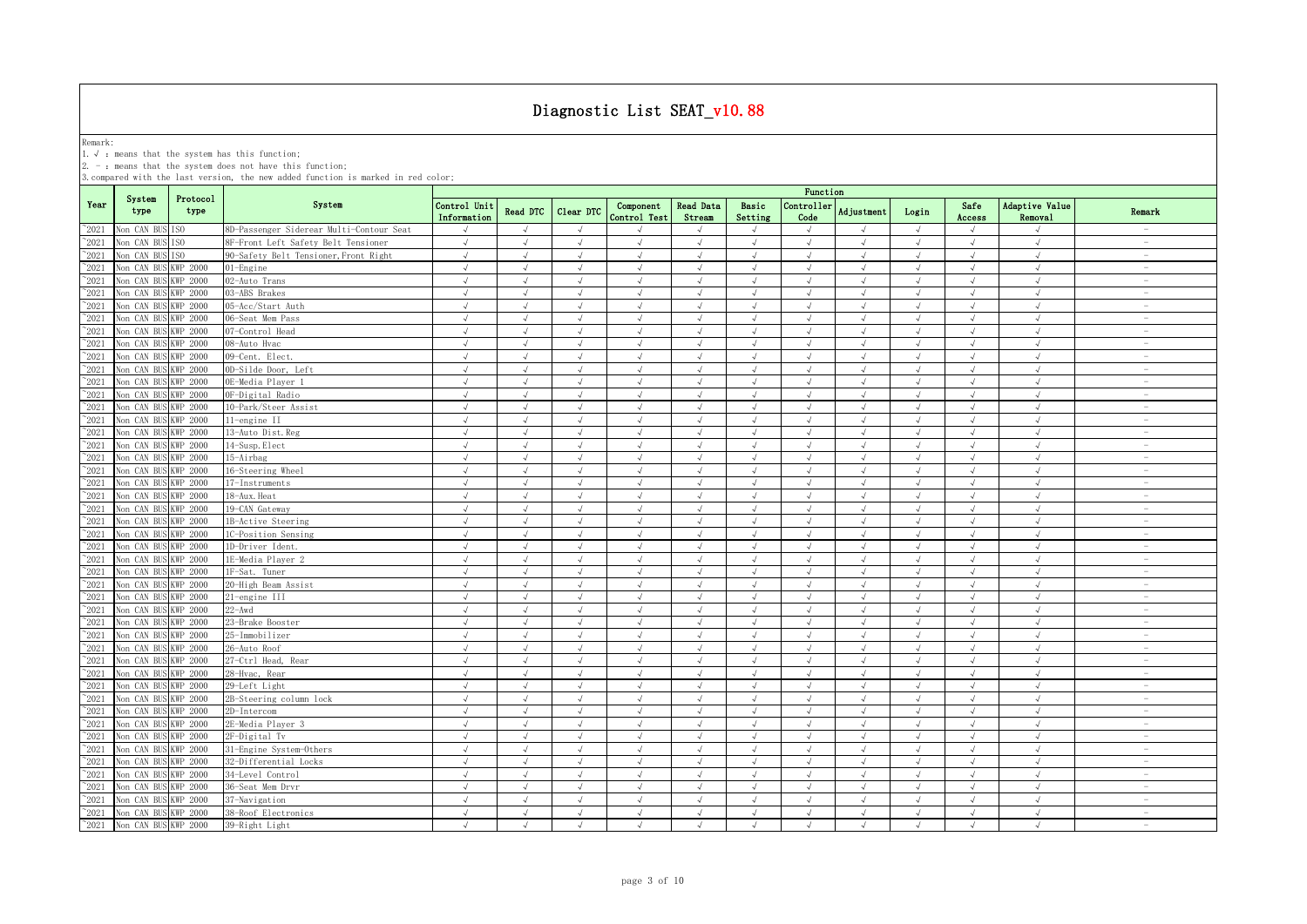Remark:<br>1.√ : means that the system has this function;<br>2. - : means that the system does not have this function;

|                |                      |                  |                                             |                             |                |            |                           |                     |                  | Function           |            |            |                |                           |                                 |
|----------------|----------------------|------------------|---------------------------------------------|-----------------------------|----------------|------------|---------------------------|---------------------|------------------|--------------------|------------|------------|----------------|---------------------------|---------------------------------|
| Year           | System<br>type       | Protocol<br>type | System                                      | Control Unit<br>Information | Read DTC       | Clear DTC  | Component<br>Control Test | Read Data<br>Stream | Basic<br>Setting | Controller<br>Code | Adjustment | Login      | Safe<br>Access | Adaptive Value<br>Removal | Remark                          |
| $^{\sim}$ 2021 | Non CAN BU           | <b>KWP 2000</b>  | 3B-Sensor Electronic Equipment              |                             | $\sqrt{ }$     | $\sqrt{ }$ |                           |                     | $\sqrt{ }$       |                    |            | $\sqrt{ }$ |                |                           |                                 |
| $^{\sim}$ 2021 | Non CAN BUS          | <b>KWP 2000</b>  | 3C-Lane Change                              | $\sqrt{ }$                  | $\sqrt{ }$     | $\sqrt{ }$ | $\sqrt{ }$                | $\sqrt{ }$          | $\sqrt{ }$       | $\sqrt{ }$         | $\sqrt{ }$ | $\sqrt{ }$ | $\sqrt{ }$     | $\sqrt{ }$                | $\sim$                          |
| $^{\sim}$ 2021 | Non CAN BUS          | KWP 2000         | 3D-Special Function                         | $\sqrt{ }$                  | $\sqrt{ }$     | $\sqrt{ }$ | $\sqrt{ }$                | $\sqrt{ }$          | $\sqrt{ }$       | $\sqrt{ }$         | $\sqrt{ }$ | $\sqrt{ }$ | $\sqrt{ }$     | $\sqrt{ }$                | $\sim$                          |
| $\degree$ 2021 | Non CAN BUS          | KWP 2000         | 3E-Media Player 4                           | $\sqrt{ }$                  | $\sqrt{ }$     | $\sqrt{ }$ | $\sqrt{ }$                | $\sqrt{ }$          | $\sqrt{ }$       | $\sqrt{ }$         | $\sqrt{ }$ | $\sqrt{ }$ | $\sqrt{ }$     | $\sqrt{ }$                | $\overline{\phantom{a}}$        |
| $\degree$ 2021 | Non CAN BUS          | KWP 2000         | 42-Door Elect, Driver                       | $\sqrt{ }$                  | $\sqrt{ }$     | $\sqrt{ }$ | $\sqrt{ }$                | $\sqrt{ }$          | $\sqrt{ }$       | $\sqrt{ }$         | $\sqrt{ }$ | $\sqrt{ }$ | $\sqrt{ }$     | $\sqrt{ }$                | $\sim$                          |
| $\degree$ 2021 | Non CAN BUS          | KWP 2000         | 44-Steering Assist                          | $\sqrt{ }$                  | $\sqrt{ }$     | $\sqrt{ }$ | $\sqrt{ }$                | $\sqrt{ }$          | $\sqrt{ }$       | $\sqrt{ }$         | $\sqrt{ }$ | $\sqrt{ }$ | $\sqrt{ }$     | $\sqrt{ }$                | $\overline{\phantom{a}}$        |
| $^{\sim}2021$  | Non CAN BU           | KWP 2000         | 46-Central Conv                             | $\sqrt{ }$                  | $\sqrt{ }$     | $\sqrt{ }$ | $\sqrt{ }$                | $\sqrt{ }$          | $\sqrt{ }$       | $\sqrt{ }$         | $\sqrt{ }$ | $\sqrt{ }$ | $\sqrt{ }$     | $\sqrt{ }$                | $\overline{\phantom{m}}$        |
| $^{\sim}2021$  | Non CAN BUS          | WP 2000          | 47-Sound System                             | $\sqrt{ }$                  | $\sqrt{ }$     | $\sqrt{ }$ | $\sqrt{ }$                | $\sqrt{ }$          | $\sqrt{ }$       | $\sqrt{ }$         | $\sqrt{ }$ | $\sqrt{ }$ | $\sqrt{ }$     | $\sqrt{ }$                | $\sim$                          |
| $^{\sim}2021$  | Non CAN BUS          | WP 2000          | 48-Seat, Rear, Ds                           | $\sqrt{ }$                  | $\sqrt{ }$     | $\sqrt{ }$ | $\sqrt{ }$                | $\sqrt{ }$          | $\sqrt{ }$       | $\sqrt{ }$         | $\sqrt{ }$ | $\sqrt{ }$ | $\sqrt{ }$     | $\sqrt{ }$                | $\sim$                          |
| $^{\sim}2021$  | Non CAN BUS          | WP 2000          | 4C-Tyre Pressure II                         | $\sqrt{ }$                  | $\sqrt{ }$     | $\sqrt{ }$ | $\sqrt{ }$                | $\sqrt{ }$          | $\sqrt{ }$       | $\sqrt{ }$         | $\sqrt{ }$ | $\sqrt{ }$ | $\sqrt{ }$     | $\sqrt{ }$                | $\hspace{0.1mm}-\hspace{0.1mm}$ |
| $^{\circ}2021$ | Non CAN BU           | WP 2000          | 4E-Ctrl Head Rr                             | $\sqrt{ }$                  | $\sqrt{ }$     | $\sqrt{ }$ | $\sqrt{ }$                | $\sqrt{ }$          | $\sqrt{ }$       | $\sqrt{ }$         | $\sqrt{ }$ | $\sqrt{ }$ |                | $\sqrt{ }$                | $\overline{\phantom{a}}$        |
| $^{\sim}2021$  | Non CAN BUS          | KWP 2000         | 4F-Central Electronic Control System II     | $\sqrt{ }$                  | $\sqrt{ }$     | $\sqrt{}$  | $\sqrt{ }$                | $\sqrt{ }$          | $\sqrt{ }$       | $\sqrt{ }$         | $\sqrt{ }$ | $\sqrt{ }$ | $\sqrt{ }$     | $\sqrt{ }$                | $\overline{\phantom{a}}$        |
| $\degree$ 2021 | Non CAN BUS          | <b>KWP 2000</b>  | 51-Electric Driving                         | $\sqrt{ }$                  | $\lambda$      | $\lambda$  |                           |                     | J                |                    |            | J          |                | $\mathcal{A}$             | $\overline{\phantom{a}}$        |
| $^{\sim}2021$  | Non CAN BUS          | KWP 2000         | 52-Door Elect, Pass                         | $\sqrt{ }$                  | $\sqrt{ }$     | $\sqrt{ }$ | $\sqrt{ }$                | $\sqrt{ }$          | $\sqrt{ }$       | $\sqrt{ }$         | $\sqrt{ }$ | $\sqrt{ }$ |                | $\sqrt{ }$                | $\overline{\phantom{m}}$        |
| $^{\sim}$ 2021 | Non CAN BUS          | KWP 2000         | 53-Parking Brake                            | $\sqrt{ }$                  | $\sqrt{ }$     | $\sqrt{ }$ | $\sqrt{ }$                |                     | $\sqrt{ }$       | $\sqrt{ }$         |            | $\sqrt{ }$ |                | $\sqrt{ }$                | ÷                               |
| $^{\sim}$ 2021 | Non CAN BUS          | KWP 2000         | 55-Xenon Range                              | $\sqrt{ }$                  | $\sqrt{ }$     | $\sqrt{ }$ | $\sqrt{ }$                | $\sqrt{ }$          | $\sqrt{ }$       | $\sqrt{ }$         | $\sqrt{ }$ | $\sqrt{ }$ | $\sqrt{ }$     | $\sqrt{ }$                | $\overline{\phantom{a}}$        |
| $^{\sim}$ 2021 | Non CAN BUS          | <b>KWP 2000</b>  | 56-Radio                                    | $\sqrt{ }$                  | $\sqrt{ }$     | $\sqrt{ }$ | $\sqrt{ }$                | $\sqrt{ }$          | $\sqrt{ }$       | $\sqrt{ }$         | $\sqrt{ }$ | $\sqrt{ }$ | $\sqrt{ }$     | $\sqrt{ }$                | $\sim$                          |
| $^{\sim}$ 2021 | Non CAN BUS          | KWP 2000         | 57-Tv Tuner                                 | $\sqrt{ }$                  | $\sqrt{ }$     | $\sqrt{ }$ | $\sqrt{ }$                | $\sqrt{ }$          | $\sqrt{ }$       | $\sqrt{ }$         | $\sqrt{ }$ | $\sqrt{ }$ | $\sqrt{ }$     | $\sqrt{ }$                | $\overline{\phantom{a}}$        |
| $\degree$ 2021 | Non CAN BUS          | <b>KWP 2000</b>  | 59-Tow Protection                           | $\sqrt{ }$                  | $\sqrt{ }$     | $\sqrt{ }$ | $\sqrt{}$                 | $\sqrt{ }$          | $\sqrt{ }$       | $\sqrt{ }$         | $\sqrt{ }$ | $\sqrt{ }$ | $\sqrt{ }$     | $\sqrt{ }$                | $\overline{\phantom{a}}$        |
| $\degree$ 2021 | Non CAN BU           | KWP 2000         | 5B-Passenger Side Rear Seat Adjustment      | $\sqrt{ }$                  | $\sqrt{ }$     | $\sqrt{ }$ | $\lambda$                 | $\sqrt{ }$          | $\sqrt{ }$       | $\mathcal{L}$      | $\lambda$  | $\sqrt{ }$ |                | $\sqrt{ }$                | $\overline{\phantom{m}}$        |
| $^{\sim}2021$  | Non CAN BUS          | KWP 2000         | 5C-Lane Maintain                            | $\sqrt{ }$                  | $\sqrt{ }$     | $\sqrt{ }$ | $\sqrt{ }$                | $\sqrt{ }$          | $\sqrt{ }$       | $\sqrt{ }$         | $\sqrt{ }$ | $\sqrt{}$  | $\sqrt{ }$     | $\sqrt{ }$                | $\overline{\phantom{a}}$        |
| $^{\sim}2021$  | Non CAN BU           | KWP 2000         | 5D-Operations                               | $\sqrt{ }$                  | $\sqrt{ }$     | $\sqrt{ }$ | $\sqrt{ }$                | $\sqrt{ }$          | $\sqrt{ }$       | $\mathcal{L}$      | $\sqrt{ }$ | $\sqrt{ }$ | $\sqrt{ }$     | $\sqrt{ }$                | $\overline{\phantom{a}}$        |
| $^{\sim}2021$  | Non CAN BUS          | WP 2000          | 5E-Ctrl Head Lr                             | $\sqrt{ }$                  | $\sqrt{ }$     | $\sqrt{ }$ | $\sqrt{ }$                | $\sqrt{ }$          | $\sqrt{ }$       | $\sqrt{ }$         | $\sqrt{ }$ | $\sqrt{ }$ | $\sqrt{ }$     | $\sqrt{ }$                | $\sim$                          |
| $^{\sim}2021$  | Non CAN BUS          | WP 2000          | 5F-Information Electr.                      | $\sqrt{ }$                  | $\sqrt{ }$     | $\sqrt{ }$ | $\sqrt{ }$                | $\sqrt{}$           | $\sqrt{ }$       | $\sqrt{ }$         | $\sqrt{ }$ | $\sqrt{}$  |                | $\sqrt{ }$                | $\overline{\phantom{a}}$        |
| $^{\circ}2021$ | Non CAN BUS          | WP 2000          | 61-Battery Regul                            | $\sqrt{ }$                  | $\sqrt{ }$     | $\sqrt{ }$ | $\sqrt{ }$                | $\sqrt{ }$          | $\sqrt{ }$       | $\sqrt{ }$         | $\sqrt{ }$ | $\sqrt{ }$ |                | $\sqrt{ }$                | $\sim$                          |
| $^{\circ}2021$ | Non CAN BUS          | WP 2000          | 62-Door Elect, Left                         | $\sqrt{ }$                  | $\sqrt{ }$     | $\lambda$  | $\sqrt{ }$                | $\sqrt{ }$          | $\sqrt{ }$       | $\mathcal{L}$      | $\sqrt{ }$ | $\sqrt{ }$ |                | $\sqrt{ }$                | $\overline{\phantom{a}}$        |
| $^{\circ}2021$ | Non CAN BUS          | KWP 2000         | 63-Entry Assist, D                          | $\sqrt{ }$                  | $\sqrt{ }$     | $\sqrt{ }$ | $\sqrt{ }$                | $\sqrt{ }$          | $\sqrt{ }$       | $\sqrt{ }$         | $\sqrt{ }$ | $\sqrt{ }$ |                | $\sqrt{ }$                | $\overline{\phantom{a}}$        |
| $\degree$ 2021 | Non CAN BUS          | KWP 2000         | 65-Tire Pressure                            | $\sqrt{ }$                  | $\overline{a}$ | $\sqrt{ }$ | $\sqrt{ }$                |                     | $\sqrt{ }$       |                    |            | $\sqrt{ }$ |                | $\mathcal{N}$             | $\overline{\phantom{0}}$        |
| $^{\sim}$ 2021 | Non CAN BUS          | KWP 2000         | 66-Seat, Rear Ps                            | $\sqrt{ }$                  | $\sqrt{ }$     | $\sqrt{ }$ | $\sqrt{ }$                | $\sqrt{ }$          | $\sqrt{ }$       | $\sqrt{ }$         | $\sqrt{ }$ | $\sqrt{ }$ |                | $\sqrt{ }$                | $\overline{\phantom{m}}$        |
| $\degree$ 2021 | Non CAN BUS          | KWP 2000         | 67-Voice Control                            | $\sqrt{ }$                  | $\sqrt{ }$     | $\sqrt{ }$ | $\sqrt{ }$                | $\sqrt{ }$          | $\sqrt{ }$       | $\sqrt{ }$         | $\sqrt{ }$ | $\sqrt{ }$ | $\sqrt{ }$     | $\sqrt{ }$                | $\overline{\phantom{a}}$        |
| $^{\sim}$ 2021 | Non CAN BUS          | KWP 2000         | 68-Wiper Electr.                            | $\sqrt{ }$                  | $\sqrt{ }$     | $\sqrt{ }$ | $\sqrt{ }$                | $\sqrt{ }$          | $\sqrt{ }$       | $\sqrt{ }$         | $\sqrt{ }$ | $\sqrt{ }$ | $\sqrt{ }$     | $\sqrt{ }$                | $\sim$                          |
| $\degree$ 2021 | Non CAN BU           | <b>KWP 2000</b>  | 69-Trailer                                  | $\sqrt{ }$                  | $\sqrt{ }$     | $\sqrt{ }$ | $\sqrt{ }$                | $\sqrt{ }$          | $\sqrt{ }$       | $\sqrt{ }$         | $\sqrt{ }$ | $\sqrt{ }$ | $\sqrt{ }$     | $\sqrt{ }$                | $\overline{\phantom{a}}$        |
| $^{\sim}$ 2021 | Non CAN BU           | <b>KWP 2000</b>  | 6C-Back-Up Cam.                             | $\sqrt{ }$                  | $\sqrt{ }$     | $\sqrt{ }$ | $\sqrt{ }$                | $\sqrt{ }$          | $\sqrt{ }$       | $\sqrt{ }$         | $\sqrt{ }$ | $\sqrt{ }$ | $\sqrt{ }$     | $\sqrt{ }$                | $\overline{\phantom{a}}$        |
| $^{\sim}2021$  | Non CAN BUS          | <b>KWP 2000</b>  | 6D-Trunk Elect.                             | $\sqrt{ }$                  | $\sqrt{ }$     | $\sqrt{ }$ | $\sqrt{ }$                | $\sqrt{ }$          | $\sqrt{ }$       | $\sqrt{ }$         | $\sqrt{ }$ | $\sqrt{}$  | $\sqrt{ }$     | $\sqrt{ }$                | $\sim$                          |
| $\degree$ 2021 | Non CAN BU           | KWP 2000         | 6E-Ctrl Head Roof                           | $\sqrt{ }$                  | $\sqrt{ }$     | $\sqrt{ }$ | $\sqrt{ }$                | $\sqrt{ }$          | $\sqrt{ }$       | $\sqrt{ }$         | $\sqrt{ }$ | $\sqrt{ }$ |                | $\sqrt{ }$                | $\overline{\phantom{m}}$        |
| $\degree$ 2021 | Non CAN BUS          | WP 2000          | 6F-Central Electronic Control System II     | $\sqrt{}$                   | $\sqrt{ }$     | $\sqrt{ }$ | $\sqrt{ }$                | $\sqrt{ }$          | $\sqrt{ }$       | $\sqrt{ }$         | $\sqrt{ }$ | $\sqrt{}$  | $\sqrt{ }$     | $\sqrt{ }$                | $\sim$                          |
| $^{\sim}$ 2021 | Non CAN BUS          | WP 2000          | 71-Battery Charger                          | $\sqrt{ }$                  | $\sqrt{ }$     | $\sqrt{ }$ | $\sqrt{ }$                | $\sqrt{ }$          | $\sqrt{ }$       | $\sqrt{ }$         | $\sqrt{ }$ | $\sqrt{ }$ | $\sqrt{ }$     | $\sqrt{ }$                | $\sim$                          |
| $^{\sim}2021$  | Non CAN BUS          | WP 2000          | 72-Door Elect, Right                        | $\sqrt{ }$                  | $\sqrt{ }$     | $\sqrt{ }$ | $\sqrt{ }$                | $\sqrt{ }$          | $\sqrt{ }$       | $\sqrt{ }$         | $\sqrt{ }$ | $\sqrt{ }$ | $\sqrt{ }$     | $\sqrt{ }$                | $\sim$                          |
| $\degree$ 2021 | Non CAN BU           | WP 2000          | 73-Entry Assist, P                          | $\sqrt{ }$                  |                | $\sqrt{ }$ |                           |                     | $\sqrt{}$        |                    |            |            |                | $\cdot$                   | $\sim$                          |
| $\degree$ 2021 | Non CAN BUS          | KWP 2000         | 74-Chassis Control                          | $\sqrt{ }$                  | $\sqrt{ }$     | $\sqrt{ }$ | $\sqrt{ }$                | $\sqrt{ }$          | $\sqrt{ }$       | $\sqrt{ }$         | $\sqrt{ }$ | $\sqrt{ }$ | $\sqrt{ }$     | $\sqrt{ }$                | $\overline{\phantom{a}}$        |
| $^{\circ}2021$ | Non CAN BUS          | KWP 2000         | 75-Telematics                               | $\sqrt{ }$                  | $\sqrt{ }$     | $\sqrt{ }$ | $\sqrt{ }$                | $\sqrt{ }$          | $\sqrt{ }$       | $\sqrt{ }$         | $\sqrt{ }$ | $\sqrt{ }$ | $\sqrt{ }$     | $\sqrt{ }$                | $\overline{\phantom{m}}$        |
| $^{\sim}2021$  | Non CAN BUS KWP 2000 |                  | 76-Park Assist                              | $\sqrt{ }$                  | $\sqrt{ }$     | $\sqrt{ }$ | $\sqrt{ }$                | $\sqrt{ }$          | $\sqrt{ }$       | $\sqrt{ }$         | $\sqrt{ }$ | $\sqrt{ }$ |                | $\sqrt{ }$                | $\overline{\phantom{a}}$        |
| $^{\sim}2021$  | Non CAN BUS          | KWP 2000         | 77-Telephone                                | $\sqrt{ }$                  | $\sqrt{ }$     | $\sqrt{ }$ | $\sqrt{ }$                | $\sqrt{ }$          | $\sqrt{ }$       | $\sqrt{ }$         | $\sqrt{ }$ | $\sqrt{ }$ | $\sqrt{ }$     | $\sqrt{ }$                | $\overline{\phantom{a}}$        |
| $^{\sim}$ 2021 | Non CAN BUS          | KWP 2000         | 78-Silde Door, Right                        | $\sqrt{ }$                  | $\sqrt{ }$     | $\sqrt{ }$ | $\sqrt{ }$                | $\sqrt{ }$          | $\sqrt{ }$       | $\sqrt{ }$         | $\sqrt{ }$ | $\sqrt{ }$ | $\sqrt{ }$     | $\sqrt{ }$                | $\overline{\phantom{m}}$        |
| $\degree$ 2021 | Non CAN BUS          | <b>KWP 2000</b>  | 7D-Aux Heat                                 | $\sqrt{ }$                  | $\sqrt{ }$     | $\sqrt{ }$ | $\sqrt{ }$                | $\sqrt{ }$          | $\sqrt{ }$       | $\sqrt{ }$         | $\sqrt{ }$ | $\sqrt{ }$ | $\sqrt{ }$     | $\sqrt{ }$                | $\overline{\phantom{a}}$        |
| $^{\sim}$ 2021 | Non CAN BU           | KWP 2000         | 7E-Ctrl Head Dash                           | $\sqrt{ }$                  | $\sqrt{ }$     | $\sqrt{ }$ | $\sqrt{ }$                | $\sqrt{ }$          | $\sqrt{ }$       | $\sqrt{ }$         | $\sqrt{ }$ | $\sqrt{ }$ | $\sqrt{ }$     | $\sqrt{ }$                | $\sim$                          |
| $^{\sim}$ 2021 | Non CAN BUS KWP 2000 |                  | 7F-Information Electronic Control System II | $\sqrt{ }$                  | $\sqrt{ }$     | $\sqrt{ }$ | $\sqrt{ }$                | $\sqrt{ }$          | $\sqrt{ }$       | $\sqrt{ }$         | $\sqrt{ }$ | $\sqrt{ }$ | $\sqrt{ }$     | $\sqrt{ }$                | $\sim$                          |
| $^{\sim}$ 2021 | Non CAN BUS KWP 2000 |                  | 81-Selector Lever                           | $\sqrt{ }$                  | $\sqrt{ }$     | $\sqrt{ }$ | $\sqrt{ }$                | $\sqrt{ }$          | $\mathcal{L}$    | $\sqrt{ }$         | $\sqrt{ }$ | $\sqrt{ }$ | $\sqrt{ }$     | $\sqrt{ }$                | $\sim$                          |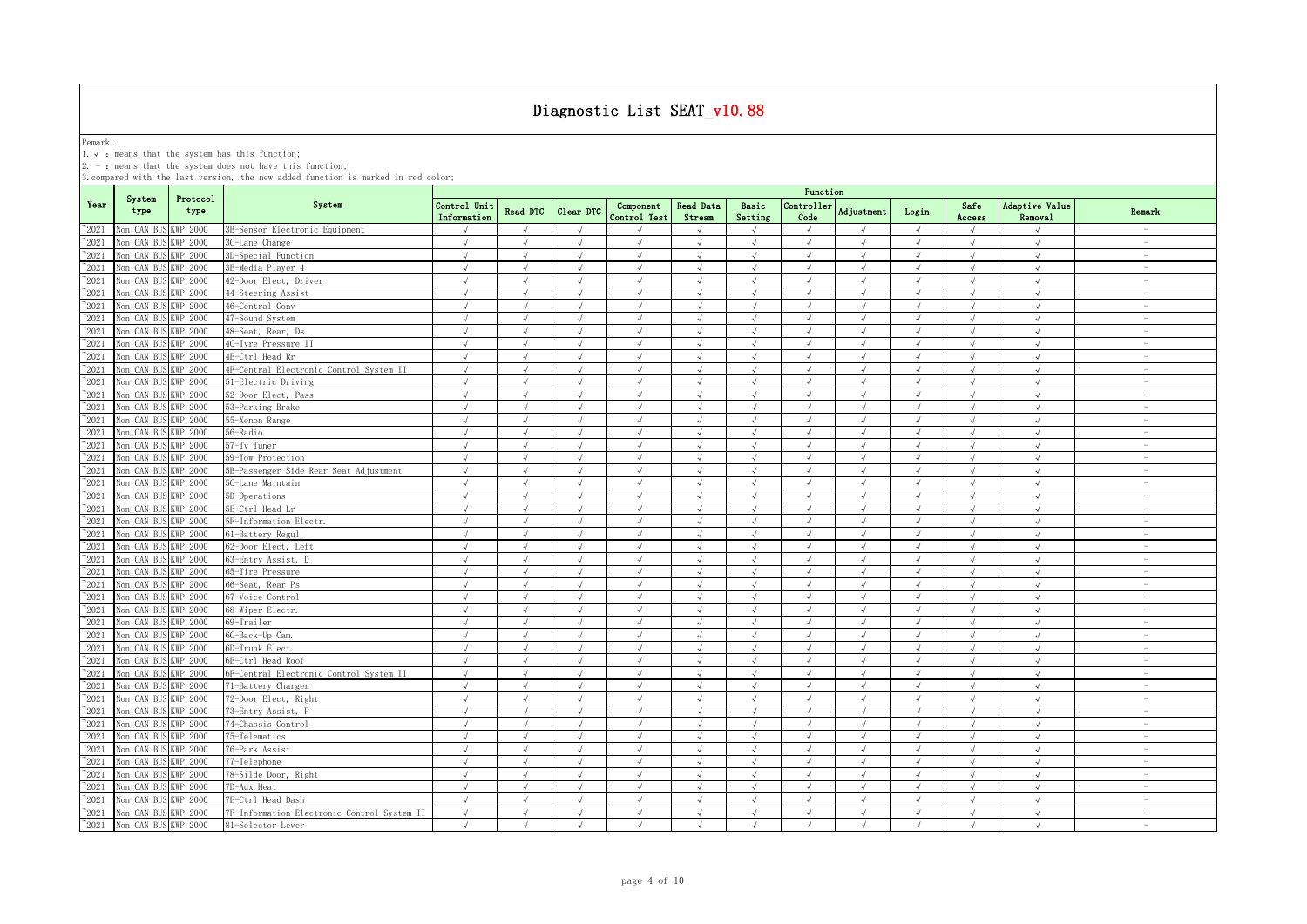Remark:<br>1.√ : means that the system has this function;<br>2. - : means that the system does not have this function;

|                |                |                  |                                          | Function                    |                |            |                           |                     |                  |                    |            |            |                |                           |                                 |
|----------------|----------------|------------------|------------------------------------------|-----------------------------|----------------|------------|---------------------------|---------------------|------------------|--------------------|------------|------------|----------------|---------------------------|---------------------------------|
| Year           | System<br>type | Protocol<br>type | System                                   | Control Unit<br>Information | Read DTC       | Clear DTC  | Component<br>Control Test | Read Data<br>Stream | Basic<br>Setting | Controller<br>Code | Adjustment | Login      | Safe<br>Access | Adaptive Value<br>Removal | Remark                          |
| $^{\sim}$ 2021 | Non CAN BU     | <b>KWP 2000</b>  | 88-Driver Side Multi-Contour Seat        | $\sqrt{ }$                  | $\sqrt{ }$     | $\lambda$  |                           |                     | $\sqrt{ }$       |                    |            | $\sqrt{ }$ |                | $\mathcal{A}$             | $\overline{\phantom{a}}$        |
| $^{\sim}$ 2021 | Non CAN BU     | <b>KWP 2000</b>  | 89-Passenger Sidemulti-Contour Seat      | $\sqrt{ }$                  | $\sqrt{ }$     | $\sqrt{ }$ | $\sqrt{ }$                | $\sqrt{ }$          | $\sqrt{ }$       | $\sqrt{ }$         | $\sqrt{ }$ | $\sqrt{ }$ | $\sqrt{ }$     | $\sqrt{ }$                | $\overline{\phantom{a}}$        |
| $^{\sim}$ 2021 | Non CAN BU     | KWP 2000         | 8A-Driver Side Rear Multi-Contour Seat   | $\sqrt{ }$                  | $\sqrt{ }$     | $\sqrt{ }$ | $\sqrt{ }$                | $\sqrt{ }$          | $\sqrt{ }$       | $\sqrt{ }$         | $\sqrt{ }$ | $\sqrt{ }$ | $\sqrt{ }$     | $\sqrt{ }$                | $\overline{\phantom{a}}$        |
| $\degree$ 2021 | Non CAN BU     | WP 2000          | 8D-Passenger Siderear Multi-Contour Seat | $\sqrt{ }$                  | $\sqrt{ }$     | $\sqrt{ }$ | $\sqrt{ }$                | $\sqrt{ }$          | $\sqrt{ }$       | $\sqrt{ }$         | $\sqrt{ }$ | $\sqrt{ }$ | $\sqrt{ }$     | $\sqrt{ }$                | $\overline{\phantom{a}}$        |
| $^{\sim}$ 2021 | Non CAN BU     | WP 2000          | 8F-Front Left Safety Belt Tensioner      | $\sqrt{ }$                  | $\sqrt{ }$     | $\sqrt{ }$ | $\sqrt{ }$                | $\sqrt{ }$          | $\sqrt{ }$       | $\sqrt{ }$         | $\sqrt{ }$ | $\sqrt{ }$ | $\sqrt{ }$     | $\sqrt{ }$                | $\hspace{0.1mm}-\hspace{0.1mm}$ |
| $^{\sim}2021$  | Non CAN BU     | WP 2000          | 90-Safety Belt Tensioner, Front Right    | $\sqrt{ }$                  | $\sqrt{ }$     | $\sqrt{ }$ | $\sqrt{ }$                | $\sqrt{ }$          | $\sqrt{ }$       | $\sqrt{ }$         | $\sqrt{ }$ | $\sqrt{ }$ | $\sqrt{ }$     | $\sqrt{ }$                | $\overline{\phantom{a}}$        |
| $^{\sim}2021$  | CAN BUS        |                  | 01-Engine                                | $\sqrt{ }$                  | $\sqrt{ }$     | $\sqrt{ }$ | $\sqrt{ }$                | $\sqrt{ }$          | $\sqrt{ }$       | $\sqrt{ }$         | $\sqrt{ }$ | $\sqrt{ }$ | $\sqrt{ }$     | $\sqrt{ }$                | $\sim$                          |
| $^{\sim}2021$  | CAN BUS        |                  | 02-Auto Trans                            | $\sqrt{ }$                  | $\sqrt{ }$     | $\sqrt{ }$ | $\sqrt{ }$                | $\sqrt{ }$          | $\sqrt{ }$       |                    | $\sqrt{ }$ | $\sqrt{ }$ |                | $\sqrt{ }$                | $\hspace{0.1mm}-\hspace{0.1mm}$ |
| $\degree$ 2021 | CAN BUS        | TP               | 03-ABS Brakes                            | $\sqrt{ }$                  | $\sqrt{ }$     | $\lambda$  | $\mathcal{A}$             | $\sqrt{ }$          | $\sqrt{ }$       | $\mathcal{L}$      | $\sqrt{ }$ | $\sqrt{ }$ | $\sqrt{ }$     | $\mathcal{N}$             | $\overline{\phantom{a}}$        |
| $\degree$ 2021 | CAN BUS        | TP               | 05-Acc/Start Auth                        | $\sqrt{ }$                  | $\sqrt{ }$     | $\sqrt{ }$ | $\sqrt{ }$                | $\sqrt{ }$          | $\sqrt{ }$       | $\sqrt{ }$         | $\sqrt{ }$ | $\sqrt{ }$ |                | $\sqrt{ }$                | $\overline{\phantom{a}}$        |
| $\degree$ 2021 | CAN BUS        | TP               | 06-Seat Mem Pass                         | $\sqrt{ }$                  | $\sqrt{ }$     | $\sqrt{ }$ | $\sqrt{ }$                | $\sqrt{ }$          | $\sqrt{ }$       | $\sqrt{ }$         | $\sqrt{ }$ | $\sqrt{ }$ |                | $\sqrt{ }$                | $\overline{\phantom{a}}$        |
| $^{\sim}$ 2021 | CAN BUS        | TP               | 07-Control Head                          | $\sqrt{ }$                  | $\sqrt{ }$     | $\sqrt{ }$ | $\sqrt{ }$                | $\sqrt{ }$          | $\sqrt{ }$       | $\sqrt{ }$         | $\sqrt{ }$ | $\sqrt{ }$ |                | $\sqrt{ }$                | $\overline{\phantom{m}}$        |
| $^{\sim}$ 2021 | CAN BUS        | TP               | 08-Auto Hvac                             | $\sqrt{ }$                  | $\sqrt{ }$     | $\sqrt{ }$ | $\sqrt{ }$                | $\sqrt{ }$          | $\sqrt{ }$       | $\sqrt{ }$         | $\sqrt{ }$ | $\sqrt{ }$ | $\sqrt{ }$     | $\sqrt{ }$                | $\overline{\phantom{a}}$        |
| $^{\sim}$ 2021 | CAN BUS        | TP               | 09-Cent. Elect.                          | $\sqrt{ }$                  | $\sqrt{ }$     | $\sqrt{ }$ | $\sqrt{ }$                | $\sqrt{ }$          | $\sqrt{ }$       | $\sqrt{ }$         | $\sqrt{ }$ | $\sqrt{ }$ |                | $\sqrt{ }$                | $\overline{\phantom{a}}$        |
| $^{\sim}$ 2021 | CAN BUS        | TP               | 0D-Silde Door, Left                      | $\sqrt{ }$                  | $\sqrt{ }$     | $\sqrt{ }$ | $\sqrt{}$                 | $\sqrt{ }$          | $\sqrt{ }$       | $\sqrt{ }$         | $\sqrt{ }$ | $\sqrt{ }$ | $\sqrt{ }$     | $\sqrt{ }$                | $\sim$                          |
| $^{\sim}$ 2021 | CAN BUS        | TP               | OE-Media Player 1                        | $\sqrt{ }$                  | $\sqrt{ }$     | $\sqrt{ }$ | $\sqrt{ }$                | $\sqrt{ }$          | $\sqrt{ }$       | $\sqrt{ }$         | $\lambda$  | $\sqrt{ }$ | $\sqrt{ }$     | $\sqrt{ }$                | $\overline{\phantom{a}}$        |
| $\degree$ 2021 | CAN BUS        | TP               | OF-Digital Radio                         | $\sqrt{ }$                  | $\sqrt{ }$     | $\sqrt{ }$ | $\sqrt{ }$                | $\sqrt{ }$          | $\sqrt{ }$       | $\sqrt{ }$         | $\sqrt{ }$ | $\sqrt{ }$ | $\sqrt{ }$     | $\sqrt{ }$                | $\sim$                          |
| $\degree$ 2021 | CAN BUS        | TP               | 10-Park/Steer Assist                     | $\sqrt{ }$                  | $\sqrt{ }$     | $\sqrt{ }$ | $\sqrt{ }$                | $\sqrt{ }$          | $\sqrt{ }$       | $\sqrt{ }$         | $\sqrt{ }$ | $\sqrt{ }$ | $\sqrt{ }$     | $\sqrt{ }$                | $\overline{\phantom{a}}$        |
| $^{\sim}2021$  | CAN BUS        | TP               | 11-engine II                             | $\sqrt{ }$                  | $\sqrt{ }$     | $\sqrt{ }$ | $\sqrt{ }$                | $\sqrt{ }$          | $\sqrt{ }$       | $\sqrt{ }$         | $\sqrt{ }$ | $\sqrt{ }$ | $\sqrt{ }$     | $\sqrt{ }$                | $\sim$                          |
| $^{\sim}2021$  | CAN BUS        | TP               | 13-Auto Dist. Reg                        | $\sqrt{ }$                  | $\sqrt{ }$     | $\sqrt{ }$ | $\sqrt{ }$                | $\sqrt{ }$          | $\sqrt{ }$       | $\sqrt{ }$         | $\sqrt{ }$ | $\sqrt{ }$ | $\sqrt{ }$     | $\sqrt{ }$                | $\overline{\phantom{a}}$        |
| $^{\sim}2021$  | CAN BUS        | TP               | 14-Susp. Elect                           | $\sqrt{ }$                  | $\sqrt{ }$     | $\sqrt{ }$ | $\sqrt{ }$                | $\sqrt{ }$          | $\sqrt{ }$       | $\sqrt{ }$         | $\sqrt{ }$ | $\sqrt{ }$ | $\sqrt{ }$     | $\sqrt{ }$                | $\sim$                          |
| $^{\sim}$ 2021 | CAN BUS        | TP               | 15-Airbag                                | $\sqrt{ }$                  | $\sqrt{ }$     | $\sqrt{ }$ | $\sqrt{ }$                | $\sqrt{ }$          | $\sqrt{ }$       | $\sqrt{ }$         | $\sqrt{ }$ | $\sqrt{ }$ | $\sqrt{ }$     | $\sqrt{ }$                | $\sim$                          |
| $\degree$ 2021 | CAN BUS        |                  | 16-Steering Wheel                        | $\sqrt{ }$                  | $\sqrt{ }$     | $\sqrt{}$  | $\sqrt{}$                 | $\sqrt{ }$          | $\sqrt{ }$       | $\sqrt{ }$         | $\sqrt{ }$ | $\sqrt{ }$ | $\sqrt{ }$     | $\sqrt{ }$                | $\overline{\phantom{a}}$        |
| $^{\circ}2021$ | CAN BUS        |                  | 17-Instruments                           | $\sqrt{ }$                  | $\sqrt{ }$     | $\sqrt{ }$ | J                         |                     | J                |                    |            | J          |                | $\sqrt{ }$                | A6L Meter Test                  |
| $\degree$ 2021 | CAN BUS        | TP               | 18-Aux. Heat                             | $\sqrt{ }$                  | $\overline{a}$ | $\sqrt{ }$ | J                         | $\sqrt{ }$          | J                |                    |            | $\sqrt{ }$ |                | $\mathcal{N}$             | $\overline{\phantom{a}}$        |
| $^{\sim}2021$  | CAN BUS        | TP               | 19-CAN Gateway                           | $\sqrt{ }$                  | $\sqrt{ }$     | $\sqrt{ }$ | $\mathcal{L}$             | $\sqrt{ }$          | $\mathcal{A}$    | $\sqrt{ }$         | $\sqrt{ }$ | $\sqrt{ }$ |                | $\sqrt{ }$                | $\overline{\phantom{a}}$        |
| $^{\sim}$ 2021 | CAN BUS        | TP               | 1B-Active Steering                       | $\sqrt{ }$                  | $\sqrt{ }$     | $\sqrt{ }$ | J                         |                     | J                |                    |            | $\sqrt{ }$ |                | $\sqrt{ }$                | $\overline{\phantom{a}}$        |
| $^{\sim}$ 2021 | CAN BUS        | TP               | 1C-Position Sensing                      | $\sqrt{ }$                  | $\sqrt{ }$     | $\sqrt{ }$ | $\sqrt{ }$                | $\sqrt{ }$          | $\sqrt{ }$       | $\sqrt{ }$         | $\sqrt{ }$ | $\sqrt{ }$ | $\sqrt{ }$     | $\sqrt{ }$                | $\sim$                          |
| $^{\sim}$ 2021 | CAN BUS        | TP               | 1D-Driver Ident.                         | $\sqrt{ }$                  | $\sqrt{ }$     | $\sqrt{ }$ | $\sqrt{ }$                | $\sqrt{ }$          | $\sqrt{ }$       | $\sqrt{ }$         | $\sqrt{ }$ | $\sqrt{ }$ | $\sqrt{ }$     | $\sqrt{ }$                | $\sim$                          |
| $^{\sim}$ 2021 | CAN BUS        | TP               | 1E-Media Plaver 2                        | $\sqrt{ }$                  | $\sqrt{ }$     | $\sqrt{ }$ | $\sqrt{ }$                | $\sqrt{ }$          | $\sqrt{ }$       | $\sqrt{ }$         | $\sqrt{ }$ | $\sqrt{ }$ | $\sqrt{ }$     | $\sqrt{ }$                | $\sim$                          |
| $^{\sim}$ 2021 | CAN BUS        | TP               | 1F-Sat. Tuner                            | $\sqrt{ }$                  | $\sqrt{ }$     | $\sqrt{ }$ | $\sqrt{ }$                | $\sqrt{ }$          | $\sqrt{ }$       | $\sqrt{ }$         | $\sqrt{ }$ | $\sqrt{ }$ | $\sqrt{ }$     | $\sqrt{ }$                | $\overline{\phantom{a}}$        |
| $\degree$ 2021 | CAN BUS        | TP               | 20-High Beam Assist                      | $\sqrt{ }$                  | $\sqrt{ }$     | $\sqrt{ }$ | $\sqrt{ }$                | $\sqrt{ }$          | $\sqrt{ }$       | $\sqrt{ }$         | $\sqrt{ }$ | $\sqrt{ }$ | $\sqrt{ }$     | $\sqrt{ }$                | $\overline{\phantom{a}}$        |
| $^{\sim}$ 2021 | CAN BUS        | TP               | 21-engine III                            | $\sqrt{ }$                  | $\sqrt{ }$     | $\sqrt{ }$ | $\sqrt{ }$                | $\sqrt{ }$          | $\sqrt{ }$       | $\sqrt{ }$         | $\sqrt{ }$ | $\sqrt{ }$ | $\sqrt{ }$     | $\sqrt{ }$                | $\overline{\phantom{a}}$        |
| $\degree$ 2021 | CAN BUS        | TP               | $22 - Awd$                               | $\sqrt{ }$                  | $\sqrt{ }$     | $\sqrt{ }$ | $\sqrt{ }$                | $\sqrt{ }$          | $\sqrt{ }$       | $\sqrt{ }$         | $\sqrt{ }$ | $\sqrt{ }$ | $\sqrt{ }$     | $\sqrt{ }$                | $\overline{\phantom{a}}$        |
| $^{\sim}$ 2021 | CAN BUS        | TP               | 23-Brake Booster                         | $\sqrt{ }$                  | $\sqrt{ }$     | $\sqrt{ }$ | $\sqrt{ }$                | $\sqrt{ }$          | $\sqrt{ }$       | $\sqrt{ }$         | $\sqrt{ }$ | $\sqrt{ }$ | $\sqrt{ }$     | $\sqrt{ }$                | $\overline{\phantom{m}}$        |
| $\degree$ 2021 | CAN BUS        | TP               | 25-Immobilizer                           | $\sqrt{ }$                  | $\sqrt{ }$     | $\sqrt{ }$ | $\sqrt{ }$                | $\sqrt{ }$          | $\sqrt{ }$       | $\sqrt{ }$         | $\sqrt{ }$ | $\sqrt{ }$ | $\sqrt{ }$     | $\sqrt{ }$                | $\sim$                          |
| $^{\sim}$ 2021 | CAN BUS        | TP               | 26-Auto Roof                             | $\sqrt{ }$                  | $\sqrt{ }$     | $\sqrt{ }$ | $\sqrt{ }$                | $\sqrt{ }$          | $\sqrt{ }$       | $\sqrt{ }$         | $\sqrt{ }$ | $\sqrt{ }$ | $\sqrt{ }$     | $\sqrt{ }$                | $\sim$                          |
| $^{\sim}2021$  | CAN BUS        | TP               | 27-Ctrl Head, Rear                       | $\sqrt{ }$                  | $\sqrt{ }$     | $\sqrt{}$  | $\sqrt{ }$                | $\sqrt{ }$          | $\sqrt{ }$       | $\sqrt{ }$         | $\sqrt{ }$ | $\sqrt{ }$ | $\sqrt{ }$     | $\sqrt{ }$                | $\hspace{0.1mm}-\hspace{0.1mm}$ |
| $^{\sim}2021$  | CAN BUS        | TP               | 28-Hvac, Rear                            | $\sqrt{ }$                  | $\sqrt{ }$     | $\sqrt{ }$ | $\mathcal{L}$             | $\sqrt{ }$          | J                | $\sqrt{ }$         | $\sqrt{ }$ | $\sqrt{ }$ |                | $\sqrt{ }$                | $\overline{\phantom{a}}$        |
| $\degree$ 2021 | CAN BUS        | TP               | 29-Left Light                            | $\sqrt{ }$                  | $\sqrt{ }$     | $\sqrt{ }$ | $\sqrt{ }$                | $\sqrt{ }$          | $\sqrt{ }$       | $\sqrt{ }$         | $\sqrt{ }$ | $\sqrt{ }$ | $\sqrt{ }$     | $\sqrt{ }$                | $\overline{\phantom{a}}$        |
| $^{\circ}2021$ | CAN BUS        | TP               | 2B-Steering column lock                  | $\sqrt{ }$                  | $\sqrt{ }$     | $\sqrt{ }$ | $\sqrt{ }$                | $\sqrt{ }$          | $\sqrt{ }$       | $\sqrt{ }$         | $\sqrt{ }$ | $\sqrt{ }$ |                | $\sqrt{ }$                | $\overline{\phantom{m}}$        |
| $^{\sim}$ 2021 | CAN BUS        | TP               | 2D-Intercom                              | $\sqrt{ }$                  | $\sqrt{ }$     | $\sqrt{ }$ | $\sqrt{ }$                | $\sqrt{ }$          | $\sqrt{ }$       | $\sqrt{ }$         | $\sqrt{ }$ | $\sqrt{ }$ |                | $\sqrt{ }$                | $\overline{\phantom{a}}$        |
| $^{\sim}$ 2021 | CAN BUS        | TP               | 2E-Media Player 3                        | $\sqrt{ }$                  | $\sqrt{ }$     | $\sqrt{ }$ | $\sqrt{ }$                | $\sqrt{ }$          | $\sqrt{ }$       | $\sqrt{ }$         | $\sqrt{ }$ | $\sqrt{ }$ | $\sqrt{ }$     | $\sqrt{ }$                | $\overline{\phantom{a}}$        |
| $^{\sim}$ 2021 | CAN BUS        | TP               | 2F-Digital Tv                            | $\sqrt{ }$                  | $\sqrt{ }$     | $\sqrt{ }$ | $\sqrt{ }$                | $\sqrt{ }$          | $\sqrt{ }$       | $\sqrt{ }$         | $\sqrt{ }$ | $\sqrt{ }$ |                | $\sqrt{ }$                | $\overline{\phantom{m}}$        |
| $^{\sim}$ 2021 | CAN BUS        | TP               | 31-Engine System-Others                  | $\sqrt{ }$                  | $\sqrt{ }$     | $\sqrt{ }$ | $\sqrt{}$                 | $\sqrt{ }$          | $\sqrt{ }$       | $\sqrt{ }$         | $\sqrt{ }$ | $\sqrt{ }$ | $\sqrt{ }$     | $\sqrt{ }$                | $\sim$                          |
| $^{\sim}$ 2021 | CAN BUS        | TP               | 32-Differential Locks                    | $\sqrt{ }$                  | $\sqrt{ }$     | $\sqrt{ }$ | $\sqrt{ }$                | $\sqrt{ }$          | $\sqrt{ }$       | $\sqrt{ }$         | $\sqrt{ }$ | $\sqrt{ }$ | $\sqrt{ }$     | $\sqrt{ }$                | $\sim$                          |
| $^{\sim}$ 2021 | CAN BUS        | TP               | 34-Level Control                         | $\sqrt{ }$                  | $\sqrt{ }$     | $\sqrt{ }$ | $\sqrt{ }$                | $\sqrt{ }$          | $\sqrt{ }$       | $\sqrt{ }$         | $\sqrt{ }$ | $\sqrt{ }$ | $\sqrt{ }$     | $\sqrt{ }$                | $\overline{\phantom{a}}$        |
| $^{\sim}$ 2021 | CAN BUS        | TP               | 36-Seat Mem Drvr                         | $\sqrt{ }$                  | $\sqrt{ }$     | $\sqrt{ }$ | $\sqrt{ }$                | $\sqrt{ }$          | $\mathcal{L}$    | $\sqrt{ }$         | $\sqrt{ }$ | $\sqrt{ }$ | $\sqrt{ }$     | $\sqrt{ }$                | $\sim$                          |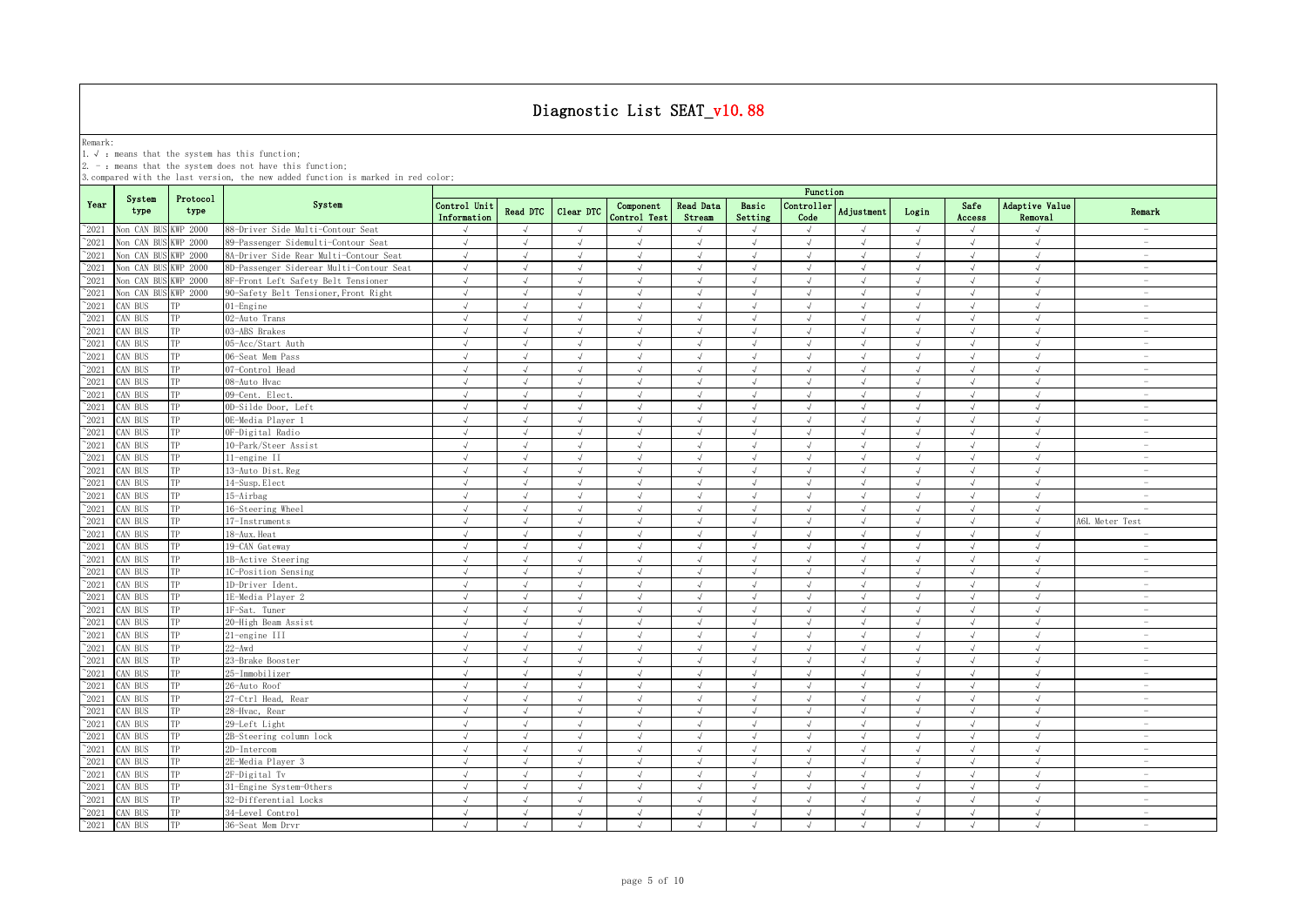Remark:<br>1.√ : means that the system has this function;<br>2. - : means that the system does not have this function;

|                 |                |                  |                                         | Function                    |                 |               |                           |                            |                  |                    |               |              |                |                                  |                          |
|-----------------|----------------|------------------|-----------------------------------------|-----------------------------|-----------------|---------------|---------------------------|----------------------------|------------------|--------------------|---------------|--------------|----------------|----------------------------------|--------------------------|
| Year            | System<br>type | Protocol<br>type | System                                  | Control Unit<br>Information | <b>Read DTC</b> | Clear DTC     | Component<br>Control Test | <b>Read Data</b><br>Stream | Basic<br>Setting | Controller<br>Code | Adjustment    | Login        | Safe<br>Access | Adaptive Value<br><b>Removal</b> | Remark                   |
| $^{\sim}2021$   | CAN BUS        | TP               | 37-Navigation                           | $\sqrt{ }$                  | $\sqrt{ }$      | $\lambda$     |                           |                            | $\sqrt{ }$       | $\sqrt{ }$         |               | $\sqrt{ }$   |                | $\mathcal{N}_{\mathcal{N}}$      | $\overline{\phantom{a}}$ |
| $^{\sim}$ 2021  | CAN BUS        | TP               | 38-Roof Electronics                     | $\sqrt{ }$                  | $\sqrt{ }$      | $\sqrt{ }$    | $\sqrt{ }$                | $\sqrt{ }$                 | $\sqrt{ }$       | $\sqrt{ }$         | $\sqrt{ }$    | $\sqrt{ }$   | $\sqrt{ }$     | $\sqrt{ }$                       | $\overline{\phantom{a}}$ |
| $^{\sim}$ 2021  | CAN BUS        | TP               | 39-Right Light                          | $\sqrt{ }$                  | $\sqrt{ }$      | $\sqrt{ }$    | $\sqrt{ }$                | $\sqrt{ }$                 | $\sqrt{ }$       | $\sqrt{ }$         | $\sqrt{ }$    | $\sqrt{ }$   | $\sqrt{ }$     | $\sqrt{ }$                       | $\overline{\phantom{a}}$ |
| $^{\sim}$ 2021  | CAN BUS        | TP               | 3B-Sensor Electronic Equipment          | $\sqrt{ }$                  | $\sqrt{ }$      | $\sqrt{ }$    | $\sqrt{ }$                | $\sqrt{ }$                 | $\sqrt{ }$       | $\sqrt{ }$         | $\sqrt{ }$    | $\sqrt{ }$   | $\sqrt{ }$     | $\sqrt{ }$                       | $\overline{\phantom{a}}$ |
| $\degree$ 2021  | CAN BUS        | TP               | 3C-Lane Change                          | $\sqrt{ }$                  | $\sqrt{ }$      | $\sqrt{ }$    | $\sqrt{ }$                | $\sqrt{ }$                 | $\sqrt{ }$       | $\sqrt{ }$         | $\sqrt{ }$    | $\sqrt{ }$   | $\sqrt{ }$     | $\sqrt{ }$                       | $\overline{\phantom{a}}$ |
| $^{\sim}$ 2021  | AN BUS         | TP               | 3D-Special Function                     | $\sqrt{ }$                  | $\sqrt{2}$      | $\sqrt{}$     | $\sqrt{}$                 | $\sqrt{ }$                 | $\sqrt{ }$       | $\sqrt{ }$         | $\sqrt{ }$    | $\sqrt{ }$   | $\sqrt{ }$     | $\sqrt{ }$                       | $\overline{\phantom{a}}$ |
| $\degree$ 2021  | AN BUS         | TP               | 3E-Media Player 4                       | $\sqrt{ }$                  |                 | $\mathcal{L}$ | $\sqrt{ }$                | J                          | $\overline{v}$   |                    |               | $\sqrt{ }$   |                | $\sqrt{ }$                       | $\overline{\phantom{a}}$ |
| $\degree$ 2021  | AN BUS         | ТP               | 42-Door Elect, Driver                   | $\sqrt{ }$                  | $\sqrt{ }$      | $\lambda$     | $\sqrt{ }$                | $\sqrt{ }$                 | $\sqrt{ }$       | $\sqrt{ }$         | $\sqrt{ }$    | $\sqrt{ }$   | $\sqrt{ }$     | $\sqrt{ }$                       | $\sim$                   |
| $^{\sim}2021$   | CAN BUS        | TP               | 44-Steering Assist                      | $\sqrt{ }$                  | $\sqrt{ }$      | $\sqrt{ }$    | $\sqrt{ }$                | $\sqrt{ }$                 | $\sqrt{ }$       | $\sqrt{ }$         | $\sqrt{ }$    | $\sqrt{ }$   | $\sqrt{ }$     | $\sqrt{ }$                       | $\overline{\phantom{a}}$ |
| $^{\sim}$ 2021  | CAN BUS        | TP               | 46-Central Conv                         | $\sqrt{ }$                  | $\sqrt{ }$      | $\sqrt{ }$    | J                         | $\sqrt{ }$                 | $\sqrt{ }$       |                    | J             | $\sqrt{ }$   |                | $\sqrt{ }$                       | $\overline{\phantom{0}}$ |
| $^{\sim}$ 2021  | AN BUS         | TP               | 47-Sound System                         | $\sqrt{ }$                  | $\sqrt{ }$      | $\sqrt{ }$    | $\sqrt{ }$                | $\sqrt{ }$                 | $\sqrt{ }$       | $\sqrt{ }$         | $\sqrt{ }$    | $\sqrt{ }$   | $\sqrt{ }$     | $\sqrt{ }$                       | $\overline{\phantom{0}}$ |
| $^{\sim}$ 2021  | CAN BUS        | TP               | 48-Seat, Rear, Ds                       | $\sqrt{ }$                  | $\sqrt{ }$      | $\sqrt{ }$    | $\sqrt{ }$                | $\sqrt{ }$                 | $\sqrt{ }$       | $\sqrt{ }$         | $\sqrt{ }$    | $\sqrt{ }$   | $\sqrt{ }$     | $\sqrt{ }$                       | $\overline{\phantom{a}}$ |
| $^{\sim}$ 2021  | AN BUS         | TP               | 4C-Tyre Pressure II                     | $\sqrt{ }$                  | $\sqrt{ }$      | $\sqrt{ }$    | $\sqrt{ }$                | $\sqrt{ }$                 | $\sqrt{ }$       | $\sqrt{ }$         | $\sqrt{ }$    | $\sqrt{ }$   | $\sqrt{ }$     | $\sqrt{ }$                       | $\overline{\phantom{a}}$ |
| $^{\sim}2021$   | CAN BUS        | TP               | 4E-Ctrl Head Rr                         | $\sqrt{ }$                  | $\sqrt{2}$      | $\sqrt{ }$    | $\sqrt{ }$                | $\sqrt{ }$                 | $\sqrt{ }$       | $\sqrt{ }$         | $\sqrt{ }$    | $\sqrt{ }$   | $\sqrt{ }$     | $\sqrt{ }$                       | $\overline{\phantom{a}}$ |
| $^{\sim}$ 2021  | AN BUS         | TP               | 4F-Central Electronic Control System II | $\sqrt{ }$                  | $\sqrt{ }$      | $\sqrt{ }$    | $\sqrt{ }$                | $\sqrt{ }$                 | $\sqrt{ }$       | $\sqrt{ }$         | $\sqrt{ }$    | $\sqrt{ }$   | $\sqrt{ }$     | $\sqrt{ }$                       | $\overline{\phantom{a}}$ |
| $\degree$ 2021  | CAN BUS        | TP               | 51-Electric Driving                     | $\sqrt{ }$                  | $\sqrt{ }$      | $\sqrt{ }$    | $\sqrt{ }$                | $\sqrt{ }$                 | $\sqrt{ }$       | $\sqrt{ }$         | $\sqrt{ }$    | $\sqrt{ }$   | $\sqrt{ }$     | $\sqrt{ }$                       | $\overline{\phantom{a}}$ |
| $^{\sim}$ 2021  | CAN BUS        | TP               | 52-Door Elect, Pass                     | $\sqrt{ }$                  | $\sqrt{ }$      | $\sqrt{ }$    | $\sqrt{ }$                | $\sqrt{ }$                 | $\sqrt{ }$       | $\sqrt{ }$         | $\sqrt{ }$    | $\sqrt{ }$   | $\sqrt{ }$     | $\sqrt{ }$                       | $\sim$                   |
| $\degree$ 2021  | CAN BUS        | TP               | 53-Parking Brake                        | $\sqrt{ }$                  | $\sqrt{ }$      | $\sqrt{ }$    | $\sqrt{ }$                | $\sqrt{ }$                 | $\sqrt{ }$       | $\sqrt{ }$         | $\sqrt{ }$    | $\sqrt{ }$   | $\sqrt{ }$     | $\sqrt{ }$                       | $\overline{\phantom{a}}$ |
| $^{\sim}$ 2021  | CAN BUS        | TP               | 55-Xenon Range                          | $\sqrt{ }$                  | $\sqrt{ }$      | $\sqrt{ }$    | $\sqrt{ }$                | $\sqrt{ }$                 | $\sqrt{ }$       | $\sqrt{ }$         | $\sqrt{ }$    | $\sqrt{ }$   | $\sqrt{ }$     | $\sqrt{ }$                       | $\sim$                   |
| $\degree$ 2021  | CAN BUS        | TP               | 56-Radio                                | $\sqrt{ }$                  | $\sqrt{ }$      | $\sqrt{ }$    | $\sqrt{ }$                | $\sqrt{ }$                 | $\sqrt{ }$       | $\mathcal{L}$      | $\sqrt{ }$    | $\sqrt{ }$   | $\sqrt{ }$     | $\sqrt{ }$                       | $\sim$                   |
| $\degree$ 2021  | AN BUS         | TP               | 57-Tv Tuner                             | $\sqrt{ }$                  | $\sqrt{ }$      | $\sqrt{ }$    | $\sqrt{ }$                | $\sqrt{ }$                 | $\sqrt{ }$       | $\sqrt{ }$         | $\sqrt{ }$    | $\sqrt{ }$   | $\sqrt{ }$     | $\sqrt{ }$                       | $\sim$                   |
| $\degree$ 2021  | AN BUS         | TP               | 59-Tow Protection                       | $\sqrt{ }$                  |                 | $\sqrt{ }$    |                           |                            |                  |                    |               |              |                |                                  | $\overline{\phantom{a}}$ |
| $^{\sim}$ 2021  | CAN BUS        |                  | 5B-Passenger Side Rear Seat Adjustment  | $\sqrt{ }$                  | $\sqrt{ }$      | $\sqrt{ }$    | $\sqrt{ }$                | $\sqrt{ }$                 | $\sqrt{ }$       | $\sqrt{ }$         | $\sqrt{}$     | $\sqrt{ }$   |                | $\sqrt{ }$                       | $\overline{\phantom{a}}$ |
| $^{\sim}$ 2021  | CAN BUS        | TP               | 5C-Lane Maintain                        | $\sqrt{ }$                  |                 | $\sqrt{ }$    |                           |                            |                  |                    |               | J            |                |                                  | $\overline{\phantom{a}}$ |
| $^{\sim}$ 2021  | CAN BUS        | TP               | 5D-Operations                           | $\sqrt{ }$                  | $\sqrt{2}$      | $\sqrt{ }$    | J                         |                            | $\sqrt{2}$       |                    |               | $\sqrt{ }$   |                | $\sqrt{ }$                       | $\overline{\phantom{0}}$ |
| $^{\sim}$ 2021  | CAN BUS        | TP               | 5E-Ctrl Head Lr                         | $\sqrt{ }$                  | $\mathcal{A}$   | $\sqrt{ }$    | $\sqrt{ }$                |                            | $\sqrt{ }$       | $\sqrt{ }$         | $\sqrt{ }$    | $\sqrt{ }$   |                | $\sqrt{ }$                       | $\overline{\phantom{0}}$ |
| $\gamma_{2021}$ | CAN BUS        | TP               | 5F-Information Electr.                  | $\sqrt{ }$                  | $\sqrt{ }$      | $\sqrt{ }$    | $\sqrt{ }$                | $\sqrt{ }$                 | $\sqrt{ }$       | $\sqrt{ }$         | $\sqrt{ }$    | $\sqrt{ }$   | $\sqrt{ }$     | $\sqrt{ }$                       | $\overline{\phantom{a}}$ |
| $^{\sim}2021$   | AN BUS         | TP               | 61-Battery Regul.                       | $\sqrt{ }$                  | $\sqrt{ }$      | $\sqrt{ }$    | $\sqrt{ }$                | $\sqrt{ }$                 | $\sqrt{ }$       | $\sqrt{ }$         | $\sqrt{ }$    | $\sqrt{ }$   | $\sqrt{ }$     | $\sqrt{ }$                       | $\overline{\phantom{a}}$ |
| $^\sim\!\!2021$ | CAN BUS        | TP               | 62-Door Elect, Left                     | $\sqrt{ }$                  | $\sqrt{ }$      | $\sqrt{ }$    | $\sqrt{ }$                | $\sqrt{ }$                 | $\sqrt{ }$       | $\sqrt{ }$         | $\sqrt{ }$    | $\sqrt{ }$   | $\sqrt{ }$     | $\sqrt{ }$                       | $\sim$                   |
| $^{\sim}$ 2021  | CAN BUS        | TP               | 63-Entry Assist, D                      | $\sqrt{ }$                  | $\sqrt{ }$      | $\sqrt{ }$    | $\sqrt{ }$                | $\sqrt{ }$                 | $\sqrt{ }$       | $\sqrt{ }$         | $\sqrt{ }$    | $\sqrt{ }$   | $\sqrt{ }$     | $\sqrt{ }$                       | $\sim$                   |
| $^{\sim}$ 2021  | CAN BUS        | TP               | 65-Tire Pressure                        | $\sqrt{ }$                  | $\sqrt{ }$      | $\sqrt{ }$    | $\sqrt{ }$                | $\sqrt{ }$                 | $\sqrt{ }$       | $\sqrt{ }$         | $\sqrt{ }$    | $\sqrt{ }$   | $\sqrt{ }$     | $\sqrt{ }$                       | $\overline{\phantom{a}}$ |
| $\degree$ 2021  | CAN BUS        | TP               | 66-Seat, Rear Ps                        | $\sqrt{ }$                  | $\sqrt{ }$      | $\sqrt{ }$    | $\sqrt{ }$                | $\sqrt{ }$                 | $\sqrt{ }$       | $\sqrt{ }$         | $\sqrt{ }$    | $\sqrt{}$    | $\sqrt{ }$     | $\sqrt{ }$                       | $\sim$                   |
| $^{\sim}$ 2021  | CAN BUS        | TP               | 67-Voice Control                        | $\sqrt{ }$                  | $\sqrt{ }$      | $\sqrt{ }$    | $\sqrt{ }$                | $\sqrt{ }$                 | $\sqrt{ }$       | $\sqrt{ }$         | $\sqrt{ }$    | $\sqrt{ }$   | $\sqrt{ }$     | $\sqrt{ }$                       | $\overline{\phantom{a}}$ |
| $^{\sim}$ 2021  | CAN BUS        | TP               | 68-Wiper Electr.                        | $\sqrt{ }$                  | $\sqrt{ }$      | $\sqrt{ }$    | $\sqrt{ }$                | $\sqrt{ }$                 | $\sqrt{ }$       | $\sqrt{ }$         | $\sqrt{ }$    | $\sqrt{ }$   | $\sqrt{ }$     | $\sqrt{ }$                       | $\overline{\phantom{a}}$ |
| $^{\sim}$ 2021  | CAN BUS        | TP               | 69-Trailer                              | $\sqrt{ }$                  | $\sqrt{ }$      | $\sqrt{ }$    | $\sqrt{ }$                | $\sqrt{ }$                 | $\sqrt{ }$       | $\sqrt{ }$         | $\sqrt{ }$    | $\sqrt{ }$   | $\sqrt{ }$     | $\sqrt{ }$                       | $\overline{\phantom{a}}$ |
| $^{\sim}$ 2021  | CAN BUS        | TP               | 6C-Back-Up Cam.                         | $\sqrt{ }$                  | $\sqrt{ }$      | $\sqrt{ }$    | $\sqrt{}$                 | $\sqrt{}$                  | $\sqrt{ }$       | $\sqrt{ }$         | $\sqrt{ }$    | $\sqrt{ }$   | $\sqrt{ }$     | $\sqrt{ }$                       | $\overline{\phantom{a}}$ |
| $\degree$ 2021  | CAN BUS        | TP               | 6D-Trunk Elect.                         | $\sqrt{ }$                  | $\sqrt{ }$      | $\sqrt{ }$    | J                         |                            | $\sqrt{ }$       | $\sqrt{ }$         | $\sqrt{ }$    | <sup>N</sup> | $\sqrt{ }$     | $\sqrt{ }$                       | $\overline{\phantom{a}}$ |
| $^{\sim}$ 2021  | CAN BUS        | TP               | 6E-Ctrl Head Roof                       | $\sqrt{ }$                  | $\sqrt{ }$      | $\sqrt{ }$    | $\sqrt{}$                 | $\sqrt{ }$                 | $\sqrt{ }$       | $\sqrt{ }$         | $\sqrt{ }$    | $\sqrt{ }$   | $\sqrt{ }$     | $\sqrt{ }$                       | $\sim$                   |
| $^{\sim}2021$   | CAN BUS        | TP               | 6F-Central Electronic Control System II | $\sqrt{ }$                  | $\overline{a}$  | $\lambda$     | $\sqrt{ }$                |                            | $\sqrt{ }$       | $\sqrt{ }$         | $\sqrt{ }$    | $\sqrt{ }$   |                | $\mathcal{N}$                    | $\overline{\phantom{a}}$ |
| $^{\sim}$ 2021  | CAN BUS        | TP               | 71-Battery Charger                      | $\sqrt{ }$                  | Ñ               | $\sqrt{ }$    | J                         |                            | $\sqrt{2}$       | $\sqrt{ }$         |               | $\sqrt{ }$   |                | $\sqrt{ }$                       | L,                       |
| $^{\sim}2021$   | CAN BUS        | TP               | 72-Door Elect, Right                    | $\sqrt{ }$                  | $\sqrt{ }$      | $\sqrt{ }$    | $\sqrt{ }$                | $\sqrt{ }$                 | $\sqrt{ }$       | $\sqrt{ }$         | $\sqrt{ }$    | $\sqrt{ }$   | $\sqrt{ }$     | $\sqrt{ }$                       | $\overline{\phantom{a}}$ |
| $^{\sim}$ 2021  | CAN BUS        | TP               | 73-Entry Assist, P                      | $\sqrt{ }$                  | $\sqrt{ }$      | $\sqrt{ }$    | $\sqrt{ }$                | $\sqrt{ }$                 | $\sqrt{ }$       | $\sqrt{ }$         | $\sqrt{ }$    | $\sqrt{ }$   | $\sqrt{ }$     | $\sqrt{ }$                       | $\overline{\phantom{a}}$ |
| $^{\sim}2021$   | CAN BUS        | TP               | 74-Chassis Control                      | $\sqrt{ }$                  | $\sqrt{ }$      | $\sqrt{ }$    | $\sqrt{ }$                | $\sqrt{ }$                 | $\sqrt{ }$       | $\sqrt{ }$         | $\sqrt{ }$    | $\sqrt{ }$   | $\sqrt{ }$     | $\sqrt{ }$                       | $\sim$                   |
| $^{\sim}$ 2021  | CAN BUS        | TP               | 75-Telematics                           | $\sqrt{ }$                  | $\sqrt{ }$      | $\sqrt{ }$    | $\sqrt{ }$                | $\sqrt{ }$                 | $\sqrt{ }$       | $\sqrt{ }$         | $\sqrt{ }$    | $\sqrt{ }$   | $\sqrt{ }$     | $\sqrt{ }$                       | $\sim$                   |
| $\gamma_{2021}$ | CAN BUS        | TP               | 76-Park Assist                          | $\sqrt{ }$                  | $\sqrt{ }$      | $\sqrt{ }$    | $\sqrt{}$                 | $\sqrt{ }$                 | $\sqrt{ }$       | $\sqrt{ }$         | $\sqrt{ }$    | $\sqrt{ }$   | $\sqrt{ }$     | $\sqrt{ }$                       | $\overline{\phantom{a}}$ |
| $^{\sim}$ 2021  | CAN BUS        | TP               | 77-Telephone                            | $\sqrt{ }$                  | $\sqrt{ }$      | $\sqrt{ }$    | $\sqrt{ }$                | $\sqrt{ }$                 | $\sqrt{ }$       | $\sqrt{ }$         | $\mathcal{A}$ | $\sqrt{ }$   | $\sqrt{ }$     | $\sqrt{ }$                       | $\overline{\phantom{a}}$ |
| $^{\sim}$ 2021  | CAN BUS        | TP               | 78-Silde Door, Right                    | $\sqrt{ }$                  | $\sqrt{ }$      | $\sqrt{ }$    | $\sqrt{ }$                | $\sqrt{ }$                 | $\sqrt{ }$       | $\sqrt{ }$         | $\sqrt{ }$    | $\sqrt{ }$   | $\sqrt{ }$     | $\sqrt{ }$                       | $\overline{\phantom{a}}$ |
| $^{\sim}2021$   | CAN BUS        | TP               | 7D-Aux Heat                             | $\sqrt{ }$                  | $\sqrt{ }$      | $\sqrt{ }$    | $\sqrt{ }$                | $\sqrt{ }$                 | $\sqrt{ }$       | $\sqrt{ }$         | $\sqrt{ }$    | $\sqrt{ }$   | $\sqrt{ }$     | $\sqrt{ }$                       | $\overline{\phantom{a}}$ |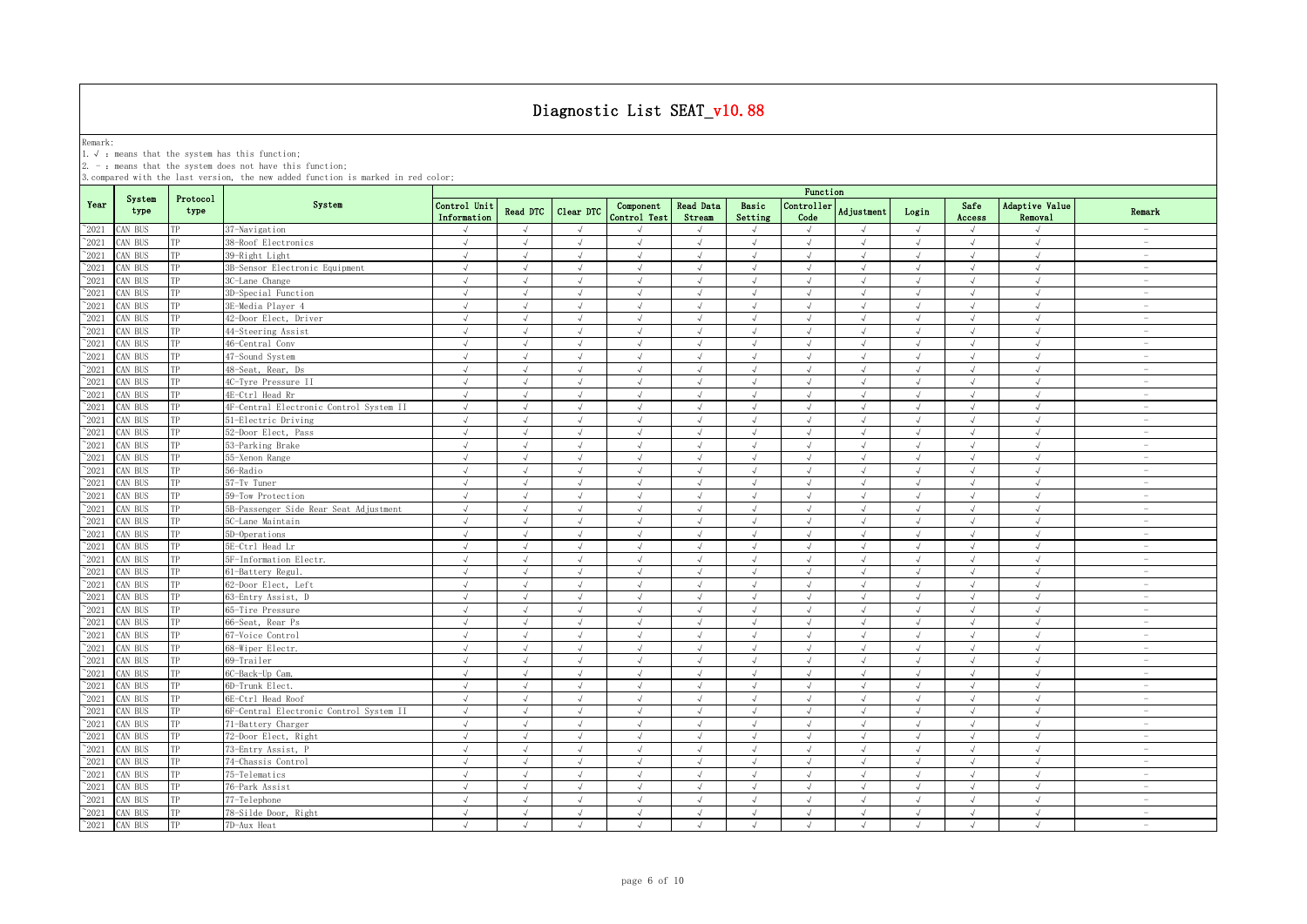Remark:<br>1.√ : means that the system has this function;<br>2. - : means that the system does not have this function;

|                |                |                  |                                             | Function                    |                |               |                           |                     |                  |                    |                   |            |                |                           |                          |
|----------------|----------------|------------------|---------------------------------------------|-----------------------------|----------------|---------------|---------------------------|---------------------|------------------|--------------------|-------------------|------------|----------------|---------------------------|--------------------------|
| Year           | System<br>type | Protocol<br>type | System                                      | Control Unit<br>Information | Read DTC       | Clear DTC     | Component<br>Control Test | Read Data<br>Stream | Basic<br>Setting | Controller<br>Code | <b>Adjustment</b> | Login      | Safe<br>Access | Adaptive Value<br>Removal | Remark                   |
| $^{\sim}2021$  | CAN BUS        | TP               | 7E-Ctrl Head Dash                           |                             | $\sqrt{ }$     | $\mathcal{L}$ |                           |                     | $\sqrt{ }$       | $\mathcal{A}$      |                   | $\sqrt{ }$ |                | $\sqrt{ }$                | $\overline{\phantom{a}}$ |
| $\degree$ 2021 | CAN BUS        | TP               | 7F-Information Electronic Control System II | $\sqrt{ }$                  | $\sqrt{ }$     | $\sqrt{ }$    | $\sqrt{ }$                | $\sqrt{ }$          | $\sqrt{ }$       | $\sqrt{ }$         | $\sqrt{ }$        | $\sqrt{ }$ | $\sqrt{ }$     | $\sqrt{ }$                | $\overline{\phantom{a}}$ |
| $^{\sim}2021$  | CAN BUS        | TP               | 81-Selector Lever                           | $\sqrt{ }$                  | $\sqrt{ }$     | $\sqrt{ }$    | $\sqrt{ }$                | $\sqrt{ }$          | $\sqrt{ }$       | $\sqrt{ }$         | $\sqrt{ }$        | $\sqrt{ }$ | $\sqrt{ }$     | $\sqrt{ }$                | $\overline{\phantom{a}}$ |
| $^{\sim}2021$  | CAN BUS        | TP               | 88-Driver Side Multi-Contour Seat           | $\sqrt{ }$                  | $\sqrt{ }$     | $\sqrt{ }$    | $\sqrt{ }$                | $\sqrt{ }$          | $\sqrt{ }$       | $\sqrt{ }$         | $\sqrt{ }$        | $\sqrt{ }$ | $\sqrt{ }$     | $\sqrt{ }$                | $\overline{\phantom{a}}$ |
| $^{\sim}2021$  | CAN BUS        | TP               | 89-Passenger Sidemulti-Contour Seat         | $\sqrt{ }$                  | $\sqrt{ }$     | $\sqrt{ }$    | $\sqrt{ }$                | $\sqrt{ }$          | $\sqrt{ }$       | $\sqrt{ }$         | $\sqrt{ }$        | $\sqrt{ }$ | $\sqrt{ }$     | $\sqrt{ }$                | $\sim$                   |
| 2021           | CAN BUS        | TP               | 8A-Driver Side Rear Multi-Contour Seat      | $\sqrt{ }$                  | $\sqrt{ }$     | $\sqrt{ }$    | $\sqrt{ }$                | $\sqrt{ }$          | $\sqrt{ }$       | $\sqrt{ }$         | $\sqrt{ }$        | $\sqrt{ }$ | $\sqrt{ }$     | $\sqrt{ }$                | $\sim$                   |
| 2021           | CAN BUS        | TP               | 8D-Passenger Siderear Multi-Contour Seat    | $\sqrt{ }$                  | $\sqrt{ }$     | $\sqrt{ }$    | $\sqrt{ }$                | J                   | $\sqrt{ }$       | $\sqrt{ }$         | $\sqrt{ }$        | $\sqrt{ }$ |                | $\sqrt{ }$                | $\overline{\phantom{a}}$ |
| 2021           | CAN BUS        | TP               | 8F-Front Left Safety Belt Tensioner         | $\sqrt{ }$                  | $\sqrt{ }$     | $\mathcal{L}$ | $\sqrt{ }$                | $\sqrt{ }$          | $\sqrt{ }$       | $\sqrt{ }$         | $\sqrt{ }$        | $\sqrt{ }$ |                | $\sqrt{ }$                | $\sim$                   |
| 2021           | CAN BUS        | TP               | 90-Safety Belt Tensioner, Front Right       | $\sqrt{ }$                  | $\sqrt{ }$     | $\sqrt{ }$    | $\sqrt{2}$                | $\sqrt{ }$          | $\sqrt{ }$       | $\sqrt{ }$         | $\sqrt{ }$        | $\sqrt{ }$ | $\sqrt{ }$     | $\sqrt{ }$                | $\overline{\phantom{m}}$ |
| 2021           | CAN BUS        | CAN BUS          | )1-Engine                                   |                             | $\sqrt{ }$     |               | $\sqrt{ }$                | $\sqrt{ }$          | J                | $\sqrt{ }$         | J                 | $\sqrt{ }$ |                | $\sqrt{ }$                | $\overline{\phantom{m}}$ |
| $^{\sim}2021$  | CAN BUS        | CAN BUS          | 02-Auto Trans                               | $\sqrt{ }$                  | $\sqrt{ }$     | $\sqrt{ }$    | $\sqrt{ }$                | $\sqrt{ }$          | $\sqrt{ }$       | $\sqrt{ }$         | $\sqrt{ }$        | $\sqrt{ }$ | $\sqrt{ }$     | $\sqrt{ }$                | $\overline{\phantom{m}}$ |
| $\degree$ 2021 | CAN BUS        | CAN BUS          | 03-ABS Brakes                               | $\sqrt{ }$                  | $\sqrt{ }$     | $\sqrt{ }$    | $\sqrt{ }$                | $\sqrt{ }$          | $\sqrt{ }$       | $\sqrt{ }$         | $\sqrt{ }$        | $\sqrt{ }$ | $\sqrt{ }$     | $\sqrt{ }$                | $\overline{\phantom{a}}$ |
| 2021           | CAN BUS        | CAN BUS          | 05-Acc/Start Auth                           | $\sqrt{ }$                  | $\sqrt{ }$     | $\sqrt{ }$    | $\sqrt{ }$                | $\sqrt{ }$          | $\sqrt{ }$       | $\sqrt{ }$         | $\sqrt{ }$        | $\sqrt{ }$ | $\sqrt{ }$     | $\sqrt{ }$                | $\sim$                   |
| $\degree$ 2021 | CAN BUS        | CAN BUS          | 06-Seat Mem Pass                            | $\sqrt{ }$                  | $\sqrt{ }$     | $\sqrt{ }$    | $\sqrt{ }$                | $\sqrt{ }$          | $\sqrt{ }$       | $\sqrt{ }$         | $\sqrt{ }$        | $\sqrt{ }$ | $\sqrt{ }$     | $\sqrt{ }$                | $\sim$                   |
| 2021           | CAN BUS        | CAN BUS          | 07-Control Head                             | $\sqrt{ }$                  | $\sqrt{ }$     | $\sqrt{ }$    | $\sqrt{ }$                | $\sqrt{ }$          | $\sqrt{ }$       | $\sqrt{ }$         | $\sqrt{ }$        | $\sqrt{ }$ | $\sqrt{ }$     | $\sqrt{ }$                | $\overline{\phantom{a}}$ |
| $^{\circ}2021$ | CAN BUS        | CAN BUS          | 08-Auto Hvac                                | $\sqrt{ }$                  | $\sqrt{ }$     | $\sqrt{ }$    | $\sqrt{ }$                | $\sqrt{ }$          | $\sqrt{ }$       | $\sqrt{ }$         | $\sqrt{ }$        | $\sqrt{ }$ | $\sqrt{ }$     | $\sqrt{ }$                | $\overline{\phantom{a}}$ |
| 2021           | CAN BUS        | CAN BUS          | 09-Cent. Elect.                             | $\sqrt{ }$                  | $\sqrt{ }$     | $\sqrt{ }$    | $\sqrt{ }$                | $\sqrt{ }$          | $\sqrt{ }$       | $\sqrt{ }$         | $\sqrt{ }$        | $\sqrt{ }$ | $\sqrt{ }$     | $\sqrt{ }$                | $\sim$                   |
| $^{\sim}2021$  | CAN BUS        | CAN BUS          | 0D-Silde Door, Left                         | $\sqrt{ }$                  | $\sqrt{ }$     | $\sqrt{ }$    | $\sqrt{ }$                | $\sqrt{ }$          | $\sqrt{ }$       | $\sqrt{ }$         | $\sqrt{ }$        | $\sqrt{ }$ | $\sqrt{ }$     | $\sqrt{ }$                | $\overline{\phantom{a}}$ |
| 2021           | CAN BUS        | CAN BUS          | OE-Media Player 1                           | $\sqrt{ }$                  | $\sqrt{ }$     | $\sqrt{ }$    | $\sqrt{ }$                | $\sqrt{ }$          | $\sqrt{ }$       | $\sqrt{ }$         | $\sqrt{ }$        | $\sqrt{ }$ | $\sqrt{ }$     | $\sqrt{ }$                | $\overline{\phantom{a}}$ |
| 2021           | CAN BUS        | CAN BUS          | OF-Digital Radio                            | $\sqrt{ }$                  | $\sqrt{ }$     | $\sqrt{ }$    | $\sqrt{ }$                | $\sqrt{ }$          | $\sqrt{ }$       | $\sqrt{ }$         | $\sqrt{ }$        | $\sqrt{ }$ | $\sqrt{ }$     | $\sqrt{ }$                | $\sim$                   |
| 2021           | CAN BUS        | CAN BUS          | 10-Park/Steer Assist                        | $\sqrt{ }$                  | $\sqrt{ }$     | $\sqrt{ }$    | $\sqrt{ }$                | $\sqrt{ }$          | J                | $\sqrt{ }$         | $\sqrt{ }$        | $\sqrt{ }$ | $\sqrt{ }$     | $\sqrt{ }$                | $\sim$                   |
| 2021           | CAN BUS        | CAN BUS          | 11-engine II                                | $\sqrt{ }$                  | $\sqrt{ }$     | $\sqrt{ }$    | $\sqrt{ }$                | J                   | $\sqrt{ }$       | $\sqrt{ }$         | $\sqrt{ }$        | $\sqrt{}$  |                | $\sqrt{ }$                | $\overline{\phantom{a}}$ |
| 2021           | CAN BUS        | CAN BUS          | 13-Auto Dist. Reg                           | $\sqrt{ }$                  | $\sqrt{ }$     | $\sqrt{ }$    | $\sqrt{ }$                | $\sqrt{ }$          | $\sqrt{ }$       | $\sqrt{ }$         | $\sqrt{ }$        | $\sqrt{ }$ |                | $\sqrt{ }$                | $\overline{\phantom{a}}$ |
| 2021           | CAN BUS        | CAN BUS          | 14-Susp. Elect                              | $\sqrt{ }$                  | $\overline{a}$ | $\mathcal{A}$ | J                         |                     | i.               | $\mathcal{N}$      | $\mathcal{A}$     | $\sqrt{ }$ |                | $\sqrt{ }$                | $\overline{\phantom{a}}$ |
| 2021           | CAN BUS        | CAN BUS          | 15-Airbag                                   |                             |                |               | $\sqrt{ }$                |                     | $\sqrt{ }$       |                    |                   | $\sqrt{ }$ |                | $\sqrt{ }$                | $\overline{\phantom{0}}$ |
| $^{\sim}2021$  | CAN BUS        | CAN BUS          | 16-Steering Wheel                           | $\sqrt{ }$                  | $\sqrt{ }$     | $\mathcal{A}$ | $\sqrt{ }$                | $\sqrt{ }$          | J                | $\sqrt{ }$         | $\sqrt{ }$        | $\sqrt{ }$ |                | $\sqrt{ }$                |                          |
| $\degree$ 2021 | CAN BUS        | CAN BUS          | 17-Instruments                              | $\sqrt{ }$                  | $\sqrt{ }$     | $\sqrt{ }$    | $\sqrt{ }$                | $\sqrt{ }$          | J                | $\sqrt{ }$         | $\sqrt{ }$        | $\sqrt{ }$ | $\sqrt{ }$     | $\sqrt{ }$                | A6L Meter Test           |
| $^{\sim}2021$  | CAN BUS        | CAN BUS          | 18-Aux. Heat                                | $\sqrt{ }$                  | $\sqrt{ }$     | $\sqrt{ }$    | $\sqrt{ }$                | $\sqrt{ }$          | $\sqrt{ }$       | $\sqrt{ }$         | $\sqrt{ }$        | $\sqrt{ }$ | $\sqrt{ }$     | $\sqrt{ }$                | ÷.                       |
| $\degree$ 2021 | CAN BUS        | CAN BUS          | 19-CAN Gateway                              | $\sqrt{ }$                  | $\sqrt{ }$     | $\sqrt{ }$    | $\sqrt{ }$                | $\sqrt{ }$          | $\sqrt{ }$       | $\sqrt{ }$         | $\sqrt{ }$        | $\sqrt{ }$ | $\sqrt{ }$     | $\sqrt{ }$                | $\sim$                   |
| $^{\sim}2021$  | CAN BUS        | CAN BUS          | 1B-Active Steering                          | $\sqrt{ }$                  | $\sqrt{ }$     | $\sqrt{ }$    | $\sqrt{ }$                | $\sqrt{ }$          | $\sqrt{ }$       | $\sqrt{ }$         | $\sqrt{ }$        | $\sqrt{ }$ | $\sqrt{ }$     | $\sqrt{ }$                | $\sim$                   |
| $^{\sim}2021$  | CAN BUS        | CAN BUS          | 1C-Position Sensing                         | $\sqrt{ }$                  | $\sqrt{ }$     | $\sqrt{ }$    | $\sqrt{ }$                | $\sqrt{ }$          | $\sqrt{ }$       | $\sqrt{ }$         | $\sqrt{ }$        | $\sqrt{ }$ | $\sqrt{ }$     | $\sqrt{ }$                | $\overline{\phantom{m}}$ |
| $\degree$ 2021 | CAN BUS        | CAN BUS          | 1D-Driver Ident.                            | $\sqrt{ }$                  | $\sqrt{ }$     | $\sqrt{ }$    | $\sqrt{ }$                | $\sqrt{ }$          | $\sqrt{ }$       | $\sqrt{ }$         | $\sqrt{ }$        | $\sqrt{ }$ | $\sqrt{ }$     | $\sqrt{ }$                | $\sim$                   |
| $^{\sim}2021$  | CAN BUS        | CAN BUS          | 1E-Media Player 2                           | $\sqrt{ }$                  | $\sqrt{ }$     | $\sqrt{ }$    | $\sqrt{ }$                | $\sqrt{ }$          | $\sqrt{ }$       | $\sqrt{ }$         | $\sqrt{ }$        | $\sqrt{ }$ | $\sqrt{ }$     | $\sqrt{ }$                | $\overline{\phantom{a}}$ |
| 2021           | CAN BUS        | CAN BUS          | 1F-Sat. Tuner                               | $\sqrt{ }$                  | $\sqrt{ }$     | $\sqrt{ }$    | $\sqrt{ }$                | $\sqrt{ }$          | $\sqrt{ }$       | $\sqrt{ }$         | $\sqrt{ }$        | $\sqrt{ }$ | $\sqrt{ }$     | $\sqrt{ }$                | $\overline{\phantom{a}}$ |
| $^{\sim}2021$  | CAN BUS        | CAN BUS          | 20-High Beam Assist                         | $\sqrt{ }$                  | $\sqrt{ }$     | $\sqrt{ }$    | $\sqrt{ }$                | $\sqrt{ }$          | $\sqrt{ }$       | $\sqrt{ }$         | $\sqrt{ }$        | $\sqrt{ }$ | $\sqrt{ }$     | $\sqrt{ }$                | $\sim$                   |
| 2021           | CAN BUS        | CAN BUS          | 21-engine III                               | $\sqrt{ }$                  | $\sqrt{ }$     | $\sqrt{ }$    | $\sqrt{ }$                | $\sqrt{ }$          | $\sqrt{ }$       | $\sqrt{ }$         | $\sqrt{ }$        | $\sqrt{ }$ | $\sqrt{ }$     | $\sqrt{ }$                | $\sim$                   |
| 2021           | CAN BUS        | CAN BUS          | $22 - Awd$                                  | $\sqrt{ }$                  | $\sqrt{ }$     | $\sqrt{ }$    | $\sqrt{ }$                | J                   | $\sqrt{ }$       | $\sqrt{ }$         | $\sqrt{ }$        | $\sqrt{ }$ | $\sqrt{ }$     | $\sqrt{ }$                | $\overline{\phantom{a}}$ |
| 2021           | CAN BUS        | CAN BUS          | 23-Brake Booster                            | $\sqrt{ }$                  | $\sqrt{ }$     | $\sqrt{ }$    |                           | $\sqrt{ }$          | $\sqrt{ }$       | $\sqrt{ }$         | J                 | $\sqrt{ }$ |                | $\sqrt{ }$                | $\sim$                   |
| 2021           | CAN BUS        | CAN BUS          | 25-Immobilizer                              | $\sqrt{ }$                  |                | $\mathcal{L}$ |                           |                     |                  | $\mathcal{A}$      |                   | J          |                | $\mathcal{L}$             | $\overline{\phantom{a}}$ |
| $\degree$ 2021 | CAN BUS        | CAN BUS          | 26-Auto Roof                                |                             |                |               | J                         |                     | i.               | $\sqrt{ }$         |                   | $\sqrt{ }$ |                | $\sqrt{ }$                | $\overline{\phantom{a}}$ |
| 2021           | CAN BUS        | CAN BUS          | 27-Ctrl Head, Rear                          | $\sqrt{ }$                  | $\sqrt{ }$     | $\sqrt{ }$    | $\sqrt{ }$                | $\sqrt{ }$          | $\sqrt{ }$       | $\sqrt{ }$         | $\sqrt{ }$        | $\sqrt{ }$ | $\sqrt{ }$     | $\sqrt{ }$                | $\overline{\phantom{a}}$ |
| $^{\sim}2021$  | CAN BUS        | CAN BUS          | 28-Hvac, Rear                               | $\sqrt{ }$                  | J              | $\sqrt{ }$    | $\sqrt{ }$                | $\sqrt{ }$          | J                | $\sqrt{ }$         | $\sqrt{ }$        | $\sqrt{ }$ |                | $\sqrt{ }$                | $\sim$                   |
| $^{\sim}2021$  | CAN BUS        | CAN BUS          | 29-Left Light                               | $\sqrt{ }$                  | $\sqrt{ }$     | $\sqrt{ }$    | $\sqrt{ }$                | $\sqrt{ }$          | $\sqrt{ }$       | $\sqrt{ }$         | $\sqrt{ }$        | $\sqrt{ }$ | $\sqrt{ }$     | $\sqrt{ }$                | $\sim$                   |
| $\degree$ 2021 | CAN BUS        | CAN BUS          | 2B-Steering column lock                     | $\sqrt{ }$                  | $\sqrt{ }$     | $\sqrt{ }$    | $\sqrt{ }$                | $\sqrt{ }$          | $\sqrt{ }$       | $\sqrt{ }$         | $\sqrt{ }$        | $\sqrt{ }$ | $\sqrt{ }$     | $\sqrt{ }$                | $\overline{\phantom{a}}$ |
| $^{\sim}2021$  | CAN BUS        | CAN BUS          | 2D-Intercom                                 | $\sqrt{ }$                  | $\sqrt{ }$     | $\sqrt{ }$    | $\sqrt{ }$                | $\sqrt{ }$          | $\sqrt{ }$       | $\sqrt{ }$         | $\sqrt{ }$        | $\sqrt{ }$ | $\sqrt{ }$     | $\sqrt{ }$                | $\overline{\phantom{a}}$ |
| $^{\sim}2021$  | CAN BUS        | CAN BUS          | 2E-Media Player 3                           | $\sqrt{ }$                  | $\sqrt{ }$     | $\sqrt{ }$    | $\sqrt{ }$                | $\sqrt{ }$          | $\sqrt{ }$       | $\sqrt{ }$         | $\sqrt{ }$        | $\sqrt{ }$ | $\sqrt{ }$     | $\sqrt{ }$                | $\overline{\phantom{a}}$ |
| $^{\sim}2021$  | CAN BUS        | CAN BUS          | 2F-Digital Tv                               | $\sqrt{ }$                  | $\sqrt{ }$     | $\sqrt{ }$    | $\sqrt{ }$                | $\sqrt{ }$          | $\sqrt{ }$       | $\sqrt{ }$         | $\sqrt{ }$        | $\sqrt{ }$ | $\sqrt{ }$     | $\sqrt{ }$                | $\overline{\phantom{a}}$ |
| $^{\sim}$ 2021 | CAN BUS        | CAN BUS          | 31-Engine System-Others                     | $\sqrt{ }$                  | $\sqrt{ }$     | $\sqrt{ }$    | $\sqrt{ }$                | $\sqrt{ }$          | $\mathcal{A}$    | $\sqrt{ }$         | $\sqrt{ }$        | $\sqrt{ }$ | $\sqrt{ }$     | $\sqrt{ }$                | $\overline{\phantom{a}}$ |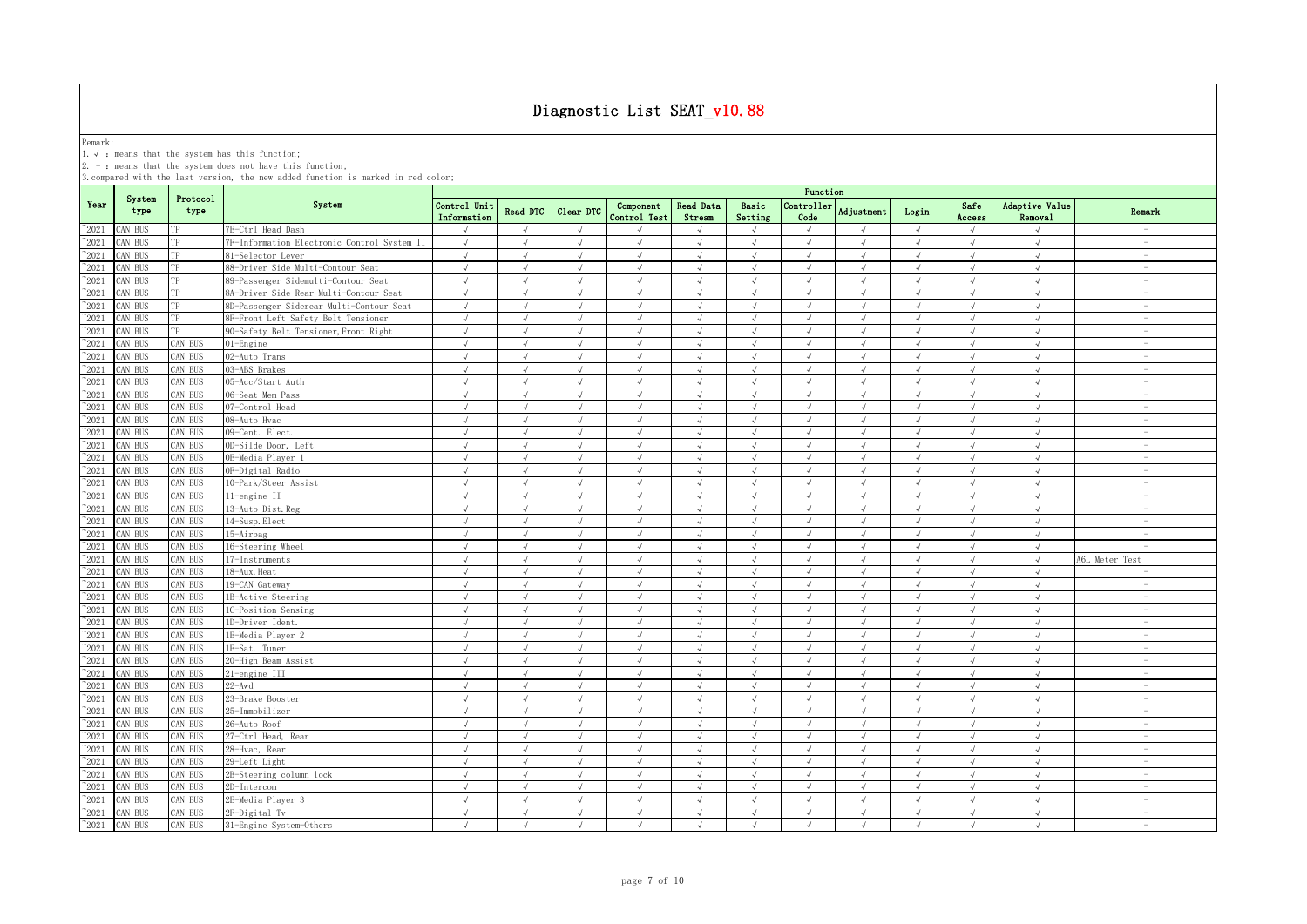Remark:<br>1.√ : means that the system has this function;<br>2. - : means that the system does not have this function;

|                 |                |                  |                                         | Function                    |               |               |                           |                     |                      |                    |                   |            |                |                           |                          |
|-----------------|----------------|------------------|-----------------------------------------|-----------------------------|---------------|---------------|---------------------------|---------------------|----------------------|--------------------|-------------------|------------|----------------|---------------------------|--------------------------|
| Year            | System<br>type | Protocol<br>type | System                                  | Control Unit<br>Information | Read DTC      | Clear DTC     | Component<br>Control Test | Read Data<br>Stream | Basic<br>Setting     | Controller<br>Code | <b>Adjustment</b> | Login      | Safe<br>Access | Adaptive Value<br>Removal | Remark                   |
| $^{\circ}2021$  | CAN BUS        | CAN BUS          | 32-Differential Locks                   |                             | $\sqrt{ }$    | $\mathcal{L}$ |                           |                     | $\sqrt{ }$           | $\mathcal{N}$      |                   | $\sqrt{ }$ |                | $\mathcal{L}$             | $\overline{\phantom{a}}$ |
| $^{\sim}2021$   | CAN BUS        | CAN BUS          | 34-Level Control                        | $\sqrt{ }$                  | $\sqrt{ }$    | $\sqrt{ }$    | $\sqrt{ }$                | $\sqrt{ }$          | $\sqrt{ }$           | $\sqrt{ }$         | $\sqrt{ }$        | $\sqrt{ }$ | $\sqrt{ }$     | $\sqrt{ }$                | $\sim$                   |
| $^{\sim}2021$   | CAN BUS        | CAN BUS          | 36-Seat Mem Drvr                        | $\sqrt{ }$                  | $\sqrt{ }$    | $\sqrt{ }$    | $\sqrt{ }$                | $\sqrt{ }$          | $\sqrt{ }$           | $\sqrt{ }$         | $\sqrt{ }$        | $\sqrt{ }$ | $\sqrt{ }$     | $\sqrt{ }$                | $\overline{\phantom{a}}$ |
| $^{\circ}2021$  | CAN BUS        | CAN BUS          | 37-Navigation                           | $\sqrt{ }$                  | $\sqrt{ }$    | $\sqrt{ }$    | $\sqrt{ }$                | $\sqrt{ }$          | $\sqrt{ }$           | $\sqrt{ }$         | $\sqrt{ }$        | $\sqrt{ }$ | $\sqrt{ }$     | $\sqrt{ }$                | $\overline{\phantom{a}}$ |
| $^{\sim}2021$   | CAN BUS        | CAN BUS          | 38-Roof Electronics                     | $\sqrt{ }$                  | $\sqrt{ }$    | $\sqrt{ }$    | $\sqrt{ }$                | $\sqrt{ }$          | $\sqrt{ }$           | $\sqrt{ }$         | $\sqrt{ }$        | $\sqrt{ }$ | $\sqrt{ }$     | $\sqrt{ }$                | $\sim$                   |
| 2021            | CAN BUS        | CAN BUS          | 39-Right Light                          | $\sqrt{ }$                  | $\sqrt{ }$    | $\sqrt{ }$    | $\sqrt{ }$                | $\sqrt{}$           | $\sqrt{ }$           | $\sqrt{ }$         | $\sqrt{ }$        | $\sqrt{ }$ | $\sqrt{ }$     | $\sqrt{ }$                | $\sim$                   |
| 2021            | CAN BUS        | CAN BUS          | 3B-Sensor Electronic Equipment          | $\sqrt{ }$                  | $\sqrt{ }$    | $\sqrt{ }$    | $\sqrt{ }$                | J                   | $\sqrt{ }$           | $\sqrt{ }$         | $\sqrt{ }$        | $\sqrt{ }$ |                | $\sqrt{ }$                | $\overline{\phantom{a}}$ |
| 2021            | CAN BUS        | CAN BUS          | 3C-Lane Change                          | $\sqrt{ }$                  | $\sqrt{ }$    | $\mathcal{L}$ | $\sqrt{ }$                | $\sqrt{ }$          | $\sqrt{ }$           | $\sqrt{ }$         | $\sqrt{ }$        | $\sqrt{ }$ |                | $\sqrt{ }$                | $\sim$                   |
| 2021            | CAN BUS        | CAN BUS          | 3D-Special Function                     | $\sqrt{ }$                  | $\sqrt{ }$    | $\sqrt{ }$    | $\sqrt{ }$                | $\sqrt{ }$          | $\sqrt{ }$           | $\sqrt{ }$         | $\sqrt{ }$        | $\sqrt{ }$ | $\sqrt{ }$     | $\sqrt{ }$                | $\overline{\phantom{m}}$ |
| 2021            | CAN BUS        | CAN BUS          | 3E-Media Player 4                       |                             | $\sqrt{ }$    |               | $\sqrt{ }$                | $\sqrt{ }$          | $\sqrt{ }$           | $\mathcal{N}$      |                   | $\sqrt{ }$ |                | $\sqrt{ }$                | $\overline{\phantom{0}}$ |
| $^{\prime}2021$ | CAN BUS        | CAN BUS          | 42-Door Elect, Driver                   | $\sqrt{ }$                  | $\sqrt{ }$    | $\sqrt{ }$    | $\sqrt{ }$                | $\sqrt{ }$          | $\sqrt{ }$           | $\sqrt{ }$         | $\sqrt{ }$        | $\sqrt{ }$ | $\sqrt{ }$     | $\sqrt{ }$                | $\overline{\phantom{m}}$ |
| $\degree$ 2021  | CAN BUS        | CAN BUS          | 44-Steering Assist                      | $\sqrt{ }$                  | $\sqrt{ }$    | $\sqrt{ }$    | $\sqrt{ }$                | $\sqrt{ }$          | $\sqrt{ }$           | $\sqrt{ }$         | $\sqrt{ }$        | $\sqrt{ }$ | $\sqrt{ }$     | $\sqrt{ }$                | $\overline{\phantom{a}}$ |
| 2021            | CAN BUS        | CAN BUS          | 46-Central Conv                         | $\sqrt{ }$                  | $\sqrt{ }$    | $\sqrt{ }$    | $\sqrt{ }$                | $\sqrt{ }$          | $\sqrt{ }$           | $\sqrt{ }$         | $\sqrt{ }$        | $\sqrt{ }$ | $\sqrt{ }$     | $\sqrt{ }$                | $\sim$                   |
| $\degree$ 2021  | CAN BUS        | CAN BUS          | 47-Sound System                         | $\sqrt{ }$                  | $\sqrt{ }$    | $\sqrt{ }$    | $\sqrt{ }$                | $\sqrt{ }$          | $\sqrt{ }$           | $\sqrt{ }$         | $\sqrt{ }$        | $\sqrt{ }$ | $\sqrt{ }$     | $\sqrt{ }$                | $\overline{\phantom{a}}$ |
| 2021            | CAN BUS        | CAN BUS          | 48-Seat, Rear, Ds                       | $\sqrt{ }$                  | $\sqrt{ }$    | $\sqrt{ }$    | $\sqrt{ }$                | $\sqrt{ }$          | $\sqrt{ }$           | $\sqrt{ }$         | $\sqrt{ }$        | $\sqrt{ }$ | $\sqrt{ }$     | $\sqrt{ }$                | $\overline{\phantom{a}}$ |
| $^{\circ}2021$  | CAN BUS        | CAN BUS          | 4C-Tyre Pressure II                     | $\sqrt{ }$                  | $\sqrt{ }$    | $\sqrt{ }$    | $\sqrt{ }$                | $\sqrt{ }$          | $\sqrt{ }$           | $\sqrt{ }$         | $\sqrt{ }$        | $\sqrt{ }$ | $\sqrt{ }$     | $\sqrt{ }$                | $\overline{\phantom{a}}$ |
| 2021            | CAN BUS        | CAN BUS          | 4E-Ctrl Head Rr                         | $\sqrt{ }$                  | $\sqrt{ }$    | $\sqrt{ }$    | $\sqrt{ }$                | $\sqrt{ }$          | $\sqrt{ }$           | $\sqrt{ }$         | $\mathcal{A}$     | $\sqrt{ }$ | $\sqrt{ }$     | $\sqrt{ }$                | $\sim$                   |
| $^{\sim}2021$   | CAN BUS        | CAN BUS          | 4F-Central Electronic Control System II | $\sqrt{ }$                  | $\sqrt{ }$    | $\sqrt{ }$    | $\sqrt{ }$                | $\sqrt{ }$          | $\sqrt{ }$           | $\sqrt{ }$         | $\sqrt{ }$        | $\sqrt{ }$ | $\sqrt{ }$     | $\sqrt{ }$                | $\overline{\phantom{a}}$ |
| 2021            | CAN BUS        | CAN BUS          | 51-Electric Driving                     | $\sqrt{ }$                  | $\sqrt{ }$    | $\sqrt{ }$    | $\sqrt{ }$                | $\sqrt{ }$          | $\sqrt{ }$           | $\sqrt{ }$         | $\sqrt{ }$        | $\sqrt{ }$ | $\sqrt{ }$     | $\sqrt{ }$                | $\overline{\phantom{a}}$ |
| 2021            | CAN BUS        | CAN BUS          | 52-Door Elect, Pass                     | $\sqrt{ }$                  | $\sqrt{ }$    | $\sqrt{ }$    | $\sqrt{ }$                | $\sqrt{ }$          | $\sqrt{ }$           | $\sqrt{ }$         | $\sqrt{ }$        | $\sqrt{ }$ | $\sqrt{ }$     | $\sqrt{ }$                | $\sim$                   |
| 2021            | CAN BUS        | CAN BUS          | 53-Parking Brake                        | $\sqrt{ }$                  | J             | $\sqrt{ }$    | $\sqrt{ }$                | $\sqrt{ }$          | J                    | $\sqrt{ }$         | $\sqrt{ }$        | $\sqrt{ }$ | $\sqrt{ }$     | $\sqrt{ }$                | $\sim$                   |
| 2021            | CAN BUS        | CAN BUS          | 55-Xenon Range                          | $\sqrt{ }$                  | $\sqrt{ }$    | $\sqrt{ }$    | $\sqrt{ }$                | J                   | $\sqrt{ }$           | $\sqrt{ }$         | $\sqrt{ }$        | $\sqrt{}$  |                | $\sqrt{ }$                | $\overline{\phantom{a}}$ |
| 2021            | CAN BUS        | CAN BUS          | 56-Radio                                | $\sqrt{ }$                  | $\sqrt{ }$    | $\sqrt{ }$    | $\sqrt{ }$                | $\sqrt{ }$          | $\sqrt{ }$           | $\sqrt{ }$         | $\sqrt{ }$        | $\sqrt{ }$ |                | $\sqrt{ }$                | $\overline{\phantom{a}}$ |
| 2021            | CAN BUS        | CAN BUS          | 57-Tv Tuner                             | $\sqrt{ }$                  |               | $\mathcal{L}$ |                           |                     | $\overline{a}$       | $\mathcal{N}$      |                   | J          |                | $\mathcal{L}$             | $\overline{\phantom{a}}$ |
| 2021            | CAN BUS        | CAN BUS          | 59-Tow Protection                       |                             |               |               | $\sqrt{2}$                |                     | $\ddot{\phantom{0}}$ |                    |                   | $\sqrt{ }$ |                | $\sqrt{ }$                | $\overline{\phantom{0}}$ |
| $^{\sim}2021$   | CAN BUS        | CAN BUS          | 5B-Passenger Side Rear Seat Adjustment  | $\sqrt{ }$                  | $\sqrt{ }$    | $\sqrt{ }$    | $\sqrt{ }$                |                     | J                    | $\sqrt{ }$         |                   | $\sqrt{ }$ |                | $\sqrt{ }$                | $\overline{\phantom{a}}$ |
| $^{\sim}2021$   | CAN BUS        | CAN BUS          | 5C-Lane Maintain                        | $\sqrt{ }$                  | $\sqrt{ }$    | $\sqrt{ }$    | $\sqrt{ }$                | $\sqrt{ }$          | J                    | $\sqrt{ }$         | $\sqrt{ }$        | $\sqrt{ }$ | $\sqrt{ }$     | $\sqrt{ }$                | $\overline{\phantom{a}}$ |
| $^{\sim}2021$   | CAN BUS        | CAN BUS          | 5D-Operations                           | $\sqrt{ }$                  | $\sqrt{ }$    | $\sqrt{ }$    | $\sqrt{ }$                | $\sqrt{ }$          | $\sqrt{ }$           | $\sqrt{ }$         | $\sqrt{ }$        | $\sqrt{ }$ | $\sqrt{ }$     | $\sqrt{ }$                | ÷.                       |
| $\degree$ 2021  | CAN BUS        | CAN BUS          | 5E-Ctrl Head Lr                         | $\sqrt{ }$                  | $\sqrt{ }$    | $\sqrt{ }$    | $\sqrt{ }$                | $\sqrt{ }$          | $\sqrt{ }$           | $\sqrt{ }$         | $\sqrt{ }$        | $\sqrt{ }$ | $\sqrt{ }$     | $\sqrt{ }$                | $\overline{\phantom{a}}$ |
| $^{\sim}2021$   | CAN BUS        | CAN BUS          | 5F-Information Electr.                  | $\sqrt{ }$                  | $\sqrt{ }$    | $\sqrt{ }$    | $\sqrt{ }$                | $\sqrt{ }$          | $\sqrt{ }$           | $\sqrt{ }$         | $\sqrt{ }$        | $\sqrt{ }$ | $\sqrt{ }$     | $\sqrt{ }$                | $\sim$                   |
| $^{\sim}2021$   | CAN BUS        | CAN BUS          | 61-Battery Regul.                       | $\sqrt{ }$                  | $\sqrt{ }$    | $\sqrt{ }$    | $\sqrt{ }$                | $\sqrt{ }$          | $\sqrt{ }$           | $\sqrt{ }$         | $\sqrt{ }$        | $\sqrt{ }$ | $\sqrt{ }$     | $\sqrt{ }$                | $\overline{\phantom{m}}$ |
| $\degree$ 2021  | CAN BUS        | CAN BUS          | 62-Door Elect, Left                     | $\sqrt{ }$                  | $\sqrt{ }$    | $\sqrt{ }$    | $\sqrt{ }$                | $\sqrt{ }$          | $\sqrt{ }$           | $\sqrt{ }$         | $\sqrt{ }$        | $\sqrt{ }$ | $\sqrt{ }$     | $\sqrt{ }$                | $\sim$                   |
| $^{\sim}2021$   | CAN BUS        | CAN BUS          | 63-Entry Assist, D                      | $\sqrt{ }$                  | $\sqrt{ }$    | $\sqrt{ }$    | $\sqrt{ }$                | $\sqrt{ }$          | $\sqrt{ }$           | $\sqrt{ }$         | $\sqrt{ }$        | $\sqrt{ }$ | $\sqrt{ }$     | $\sqrt{ }$                | $\overline{\phantom{a}}$ |
| 2021            | CAN BUS        | CAN BUS          | 65-Tire Pressure                        | $\sqrt{ }$                  | $\sqrt{ }$    | $\sqrt{ }$    | $\sqrt{ }$                | $\sqrt{ }$          | $\sqrt{ }$           | $\sqrt{ }$         | $\sqrt{ }$        | $\sqrt{ }$ | $\sqrt{ }$     | $\sqrt{ }$                | $\overline{\phantom{a}}$ |
| $^{\sim}2021$   | CAN BUS        | CAN BUS          | 66-Seat, Rear Ps                        | $\sqrt{ }$                  | $\sqrt{ }$    | $\sqrt{ }$    | $\sqrt{ }$                | $\sqrt{ }$          | $\sqrt{ }$           | $\sqrt{ }$         | $\sqrt{ }$        | $\sqrt{ }$ | $\sqrt{ }$     | $\sqrt{ }$                | $\overline{\phantom{a}}$ |
| 2021            | CAN BUS        | CAN BUS          | 67-Voice Control                        | $\sqrt{ }$                  | $\sqrt{ }$    | $\sqrt{ }$    | $\sqrt{ }$                | $\sqrt{ }$          | $\sqrt{ }$           | $\sqrt{ }$         | $\sqrt{ }$        | $\sqrt{ }$ | $\sqrt{ }$     | $\sqrt{ }$                | $\sim$                   |
| 2021            | CAN BUS        | CAN BUS          | 68-Wiper Electr.                        | $\sqrt{ }$                  | $\sqrt{ }$    | $\sqrt{ }$    | $\sqrt{ }$                | J                   | $\sqrt{ }$           | $\sqrt{ }$         | $\sqrt{}$         | $\sqrt{}$  | $\sqrt{ }$     | $\sqrt{ }$                | $\overline{\phantom{a}}$ |
| 2021            | CAN BUS        | CAN BUS          | 69-Trailer                              | $\sqrt{ }$                  | $\sqrt{ }$    | $\sqrt{ }$    |                           | $\sqrt{ }$          | $\sqrt{ }$           | $\sqrt{ }$         | J                 | $\sqrt{ }$ |                | $\sqrt{ }$                | $\sim$                   |
| 2021            | CAN BUS        | CAN BUS          | 6C-Back-Up Cam.                         | $\sqrt{ }$                  |               | $\mathcal{L}$ |                           |                     |                      | $\mathcal{N}$      |                   | J          |                | $\mathcal{L}$             | $\overline{\phantom{a}}$ |
| $^{\sim}2021$   | CAN BUS        | CAN BUS          | 6D-Trunk Elect.                         |                             |               |               | J                         |                     | i.                   | $\sqrt{ }$         |                   | $\sqrt{ }$ |                | $\sqrt{ }$                | $\overline{\phantom{a}}$ |
| 2021            | CAN BUS        | CAN BUS          | 6E-Ctrl Head Roof                       | $\sqrt{ }$                  | $\sqrt{ }$    | $\sqrt{ }$    | $\sqrt{ }$                | $\sqrt{ }$          | $\sqrt{ }$           | $\sqrt{ }$         | $\sqrt{ }$        | $\sqrt{ }$ | $\sqrt{ }$     | $\sqrt{ }$                | $\overline{\phantom{a}}$ |
| $^{\sim}2021$   | CAN BUS        | CAN BUS          | 6F-Central Electronic Control System II | $\sqrt{ }$                  | J             | $\sqrt{ }$    | $\sqrt{ }$                | $\sqrt{ }$          | J                    | $\sqrt{ }$         | $\sqrt{ }$        | $\sqrt{ }$ |                | $\sqrt{ }$                | $\sim$                   |
| $^{\sim}2021$   | CAN BUS        | CAN BUS          | 71-Battery Charger                      | $\sqrt{ }$                  | $\sqrt{ }$    | $\sqrt{ }$    | $\sqrt{ }$                | $\sqrt{ }$          | $\sqrt{ }$           | $\sqrt{ }$         | $\sqrt{ }$        | $\sqrt{ }$ | $\sqrt{ }$     | $\sqrt{ }$                | $\sim$                   |
| $^{\sim}2021$   | CAN BUS        | CAN BUS          | 72-Door Elect, Right                    | $\sqrt{ }$                  | $\sqrt{ }$    | $\sqrt{ }$    | $\sqrt{ }$                | $\sqrt{ }$          | $\sqrt{ }$           | $\sqrt{ }$         | $\sqrt{ }$        | $\sqrt{ }$ | $\sqrt{ }$     | $\sqrt{ }$                | $\overline{\phantom{a}}$ |
| $^{\sim}2021$   | CAN BUS        | CAN BUS          | 73-Entry Assist, P                      | $\sqrt{ }$                  | $\sqrt{ }$    | $\sqrt{ }$    | $\sqrt{ }$                | $\sqrt{ }$          | $\sqrt{ }$           | $\sqrt{ }$         | $\sqrt{ }$        | $\sqrt{ }$ | $\sqrt{ }$     | $\sqrt{ }$                | $\overline{\phantom{a}}$ |
| $^{\sim}2021$   | CAN BUS        | CAN BUS          | 74-Chassis Control                      | $\sqrt{ }$                  | $\sqrt{ }$    | $\sqrt{ }$    | $\sqrt{ }$                | $\sqrt{ }$          | $\sqrt{ }$           | $\sqrt{ }$         | $\mathcal{A}$     | $\sqrt{ }$ | $\sqrt{ }$     | $\sqrt{ }$                | $\overline{\phantom{a}}$ |
| $^{\circ}2021$  | CAN BUS        | CAN BUS          | 75-Telematics                           | $\sqrt{ }$                  | $\sqrt{ }$    | $\sqrt{ }$    | $\sqrt{ }$                | $\sqrt{ }$          | $\sqrt{ }$           | $\sqrt{ }$         | $\sqrt{ }$        | $\sqrt{ }$ | $\sqrt{ }$     | $\sqrt{ }$                | $\overline{\phantom{a}}$ |
| $^{\sim}$ 2021  | CAN BUS        | CAN BUS          | 76-Park Assist                          | $\sqrt{ }$                  | $\mathcal{N}$ | $\sqrt{ }$    | $\sqrt{ }$                | $\sqrt{ }$          | $\mathcal{N}$        | $\sqrt{ }$         | $\sqrt{ }$        | $\sqrt{ }$ | $\sqrt{ }$     | $\sqrt{ }$                | $\overline{\phantom{m}}$ |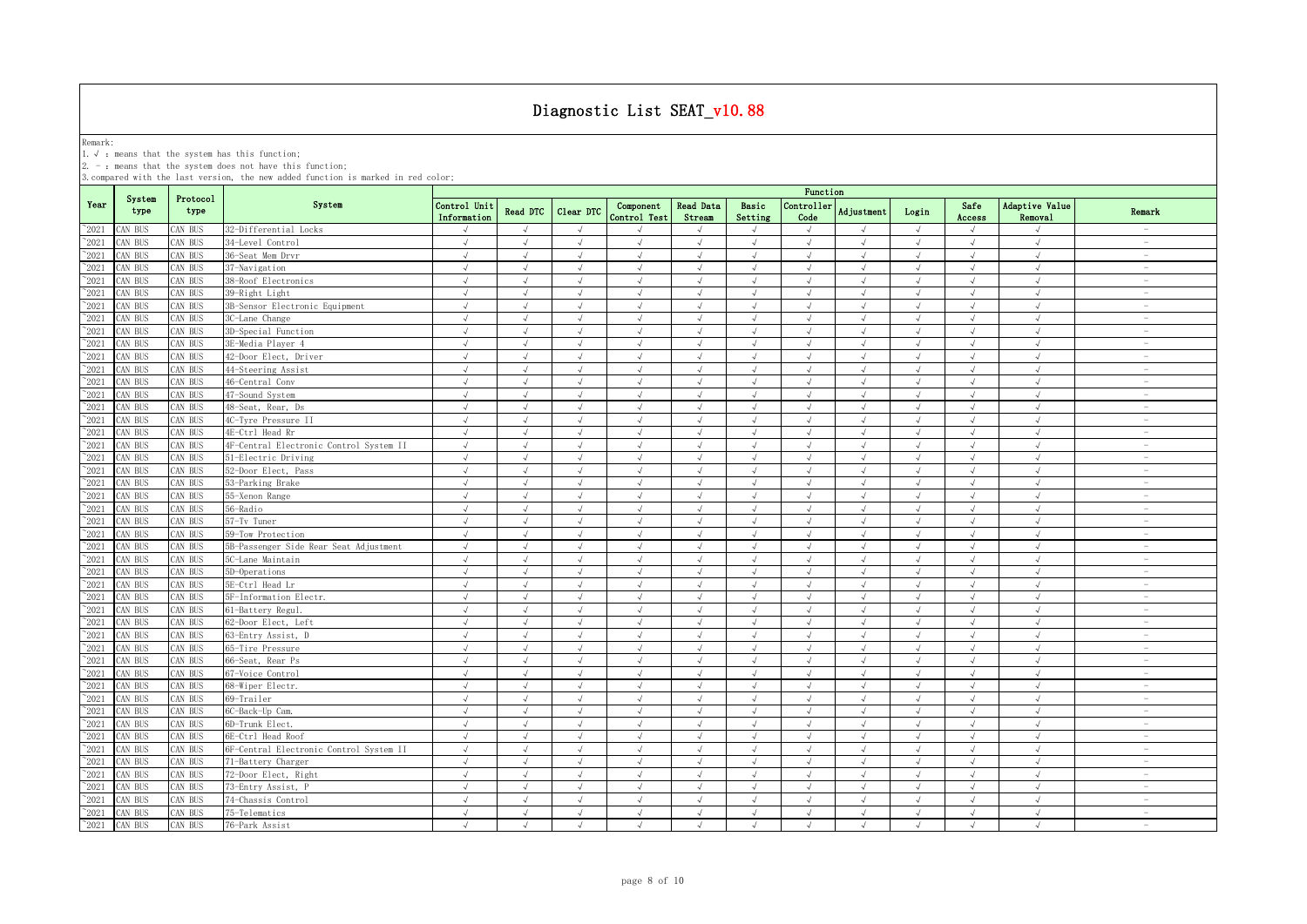Remark:<br>1.√ : means that the system has this function;<br>2. - : means that the system does not have this function;

|                |                |                  |                                             | Function                    |                |            |                           |                     |                  |                    |               |            |                |                                                                           |                                 |
|----------------|----------------|------------------|---------------------------------------------|-----------------------------|----------------|------------|---------------------------|---------------------|------------------|--------------------|---------------|------------|----------------|---------------------------------------------------------------------------|---------------------------------|
| Year           | System<br>type | Protocol<br>type | System                                      | Control Unit<br>Information | Read DTC       | Clear DTC  | Component<br>Control Test | Read Data<br>Stream | Basic<br>Setting | Controller<br>Code | Adjustment    | Login      | Safe<br>Access | Adaptive Value<br>Removal                                                 | Remark                          |
| $^{\sim}2021$  | CAN BUS        | CAN BUS          | 77-Telephone                                |                             | $\sqrt{ }$     | $\sqrt{ }$ |                           |                     | $\sqrt{ }$       | $\sqrt{ }$         |               | $\sqrt{ }$ | $\sqrt{ }$     | $\sqrt{ }$                                                                | $\hspace{0.1mm}-\hspace{0.1mm}$ |
| $\degree$ 2021 | CAN BUS        | CAN BUS          | 78-Silde Door, Right                        | $\sqrt{ }$                  | $\sqrt{ }$     | $\sqrt{ }$ | $\sqrt{}$                 | $\sqrt{ }$          | $\sqrt{ }$       | $\sqrt{ }$         | $\sqrt{ }$    | $\sqrt{ }$ | $\sqrt{ }$     | $\sqrt{ }$                                                                | $\sim$                          |
| $^{\sim}2021$  | CAN BUS        | CAN BUS          | 7D-Aux Heat                                 | $\sqrt{ }$                  | $\sqrt{ }$     | $\sqrt{ }$ | $\sqrt{ }$                | J                   | $\sqrt{ }$       | $\sqrt{ }$         | $\lambda$     | $\sqrt{ }$ | $\sqrt{ }$     | $\sqrt{ }$                                                                | $\overline{\phantom{a}}$        |
| 2021           | CAN BUS        | CAN BUS          | 7E-Ctrl Head Dash                           | $\sqrt{ }$                  | $\sqrt{ }$     | $\sqrt{ }$ | $\sqrt{ }$                | $\sqrt{ }$          | $\sqrt{ }$       | $\sqrt{ }$         | $\sqrt{ }$    | $\sqrt{ }$ | $\sqrt{ }$     | $\sqrt{ }$                                                                | $\sim$                          |
| $^{\sim}2021$  | CAN BUS        | CAN BUS          | 7F-Information Electronic Control System II | $\sqrt{ }$                  | $\mathcal{L}$  | $\sqrt{ }$ | $\sqrt{ }$                | $\sqrt{ }$          | $\sqrt{ }$       | $\sqrt{ }$         | $\mathcal{A}$ | $\sqrt{ }$ | $\sqrt{ }$     | $\sqrt{ }$                                                                | $\overline{\phantom{a}}$        |
| 2021           | CAN BUS        | CAN BUS          | 81-Selector Lever                           | $\sqrt{ }$                  | $\sqrt{ }$     | $\sqrt{ }$ | $\sqrt{ }$                | $\sqrt{ }$          | $\sqrt{ }$       | $\sqrt{ }$         | $\sqrt{ }$    | $\sqrt{ }$ | $\sqrt{ }$     | $\sqrt{ }$                                                                | $\sim$                          |
| $^{\sim}2021$  | CAN BUS        | CAN BUS          | 88-Driver Side Multi-Contour Seat           | $\sqrt{ }$                  | $\sqrt{ }$     | $\sqrt{ }$ | J                         | $\sqrt{ }$          | $\sqrt{ }$       | $\sqrt{ }$         | $\sqrt{ }$    | J          | $\sqrt{ }$     | $\sqrt{ }$                                                                | $\sim$                          |
| 2021           | CAN BUS        | CAN BUS          | 89-Passenger Sidemulti-Contour Seat         | $\sqrt{ }$                  | $\sqrt{ }$     | $\sqrt{ }$ | $\sqrt{ }$                | $\sqrt{ }$          | $\sqrt{ }$       | $\sqrt{ }$         | $\sqrt{ }$    | $\sqrt{ }$ | $\sqrt{ }$     | $\sqrt{ }$                                                                | $\sim$                          |
| 2021           | CAN BUS        | CAN BUS          | 8A-Driver Side Rear Multi-Contour Seat      | $\sqrt{ }$                  |                | $\sqrt{ }$ |                           |                     |                  | $\sqrt{ }$         |               |            |                | $\sqrt{ }$                                                                | $\overline{\phantom{a}}$        |
| 2021           | CAN BUS        | CAN BUS          | 8D-Passenger Siderear Multi-Contour Seat    | $\sqrt{ }$                  | $\sqrt{2}$     | $\sqrt{ }$ | J                         |                     | $\sqrt{ }$       | $\sqrt{ }$         |               | $\sqrt{}$  | $\sqrt{ }$     | $\sqrt{ }$                                                                | $\overline{\phantom{a}}$        |
| 2021           | CAN BUS        | CAN BUS          | 8F-Front Left Safety Belt Tensioner         | $\sqrt{ }$                  |                | $\sqrt{ }$ | $\mathcal{L}$             |                     | J                | $\sqrt{ }$         |               |            | $\lambda$      | $\sqrt{ }$                                                                | $\overline{\phantom{a}}$        |
| $\degree$ 2021 | CAN BUS        | CAN BUS          | 90-Safety Belt Tensioner, Front Right       | $\sqrt{ }$                  |                | $\sqrt{ }$ | J                         |                     | J                | $\sqrt{ }$         |               | $\sqrt{ }$ | $\sqrt{ }$     | $\sqrt{ }$                                                                | $\overline{\phantom{0}}$        |
| $^{\sim}2021$  | CAN BUS        | <b>UDS</b>       | 01-Engine                                   | $\sqrt{ }$                  | $\sqrt{ }$     | $\sqrt{ }$ | $\mathcal{L}$             | $\sqrt{ }$          | $\sqrt{ }$       | $\mathcal{A}$      |               | $\sqrt{ }$ | $\sqrt{ }$     | $\overline{\phantom{m}}$                                                  | $\overline{\phantom{m}}$        |
| $^{\circ}2021$ | CAN BUS        | <b>UDS</b>       | 02-Auto Trans                               | $\sqrt{ }$                  | $\sqrt{ }$     | $\sqrt{ }$ | $\sqrt{ }$                | $\sqrt{ }$          | $\sqrt{ }$       | $\sqrt{ }$         | $\sqrt{ }$    | $\sqrt{ }$ | $\sqrt{ }$     | ÷                                                                         | $\sim$                          |
| $^{\sim}2021$  | CAN BUS        | <b>UDS</b>       | 03-ABS Brakes                               | $\sqrt{ }$                  | $\sqrt{ }$     | $\sqrt{ }$ | $\sqrt{ }$                | $\sqrt{ }$          | $\sqrt{ }$       | $\sqrt{ }$         | $\sqrt{ }$    | $\sqrt{ }$ | $\sqrt{ }$     | $\sim$                                                                    | $\sim$                          |
| $^{\sim}2021$  | CAN BUS        | <b>UDS</b>       | 04-Steering Angle                           | $\sqrt{ }$                  | $\sqrt{ }$     | $\sqrt{ }$ | $\sqrt{ }$                | J                   | $\sqrt{ }$       | $\sqrt{ }$         | $\cdot$       | $\sqrt{ }$ | $\sqrt{ }$     | $\overline{\phantom{a}}$                                                  | $\sim$                          |
| $^{\sim}2021$  | CAN BUS        | <b>UDS</b>       | 05-Acc/Start Auth                           | $\sqrt{ }$                  | $\sqrt{ }$     | $\sqrt{ }$ | $\sqrt{ }$                | $\sqrt{ }$          | $\sqrt{ }$       | $\sqrt{ }$         | $\lambda$     | $\sqrt{ }$ | $\sqrt{ }$     | $\overline{\phantom{a}}$                                                  | $\sim$                          |
| $^{\circ}2021$ | CAN BUS        | UDS              | 08-Auto Hvac                                | $\sqrt{ }$                  | $\sqrt{ }$     | $\sqrt{ }$ | $\sqrt{ }$                | $\sqrt{ }$          | $\sqrt{ }$       | $\sqrt{ }$         | $\sqrt{ }$    | $\sqrt{ }$ | $\sqrt{ }$     | $\overline{\phantom{a}}$                                                  | $\overline{\phantom{a}}$        |
| $\degree$ 2021 | CAN BUS        | <b>UDS</b>       | 09-Cent. Elect.                             | $\sqrt{ }$                  | $\sqrt{ }$     | $\sqrt{ }$ | $\sqrt{ }$                | $\sqrt{ }$          | $\sqrt{ }$       | $\sqrt{ }$         | $\sqrt{ }$    | $\sqrt{ }$ | $\sqrt{ }$     | $\overline{\phantom{a}}$                                                  | $\sim$                          |
| $\degree$ 2021 | CAN BUS        | <b>UDS</b>       | 10-Park/Steer Assist                        | $\sqrt{ }$                  | $\sqrt{ }$     | $\sqrt{ }$ | $\sqrt{ }$                | $\sqrt{ }$          | $\sqrt{ }$       | $\sqrt{ }$         | $\sqrt{ }$    | $\sqrt{ }$ | $\sqrt{ }$     | $\overline{\phantom{a}}$                                                  | $\overline{\phantom{a}}$        |
| $^{\sim}2021$  | CAN BUS        | <b>UDS</b>       | 11-engine II                                | $\sqrt{ }$                  | $\sqrt{ }$     | $\sqrt{ }$ | $\sqrt{2}$                | $\sqrt{ }$          | $\sqrt{ }$       | $\sqrt{ }$         | $\sqrt{ }$    | $\sqrt{ }$ | $\sqrt{ }$     | $\overline{\phantom{a}}$                                                  | $\sim$                          |
| 2021           | CAN BUS        | <b>UDS</b>       | 13-Auto Dist. Reg                           | $\sqrt{ }$                  | $\sqrt{ }$     | $\sqrt{ }$ | $\sqrt{ }$                | $\sqrt{ }$          | $\sqrt{ }$       | $\sqrt{ }$         | $\sqrt{ }$    | $\sqrt{ }$ | $\sqrt{ }$     | $\overline{\phantom{a}}$                                                  | $\hspace{0.1mm}-\hspace{0.1mm}$ |
| 2021           | CAN BUS        | <b>UDS</b>       | 15-Airbag                                   | $\sqrt{ }$                  | $\sqrt{2}$     | $\sqrt{ }$ | $\sqrt{ }$                | √                   | $\sqrt{2}$       | $\sqrt{ }$         | $\sqrt{ }$    | $\sqrt{ }$ | $\sqrt{ }$     | $\overline{\phantom{a}}$                                                  | $\overline{\phantom{a}}$        |
| 2021           | CAN BUS        | UDS              | 16-Steering Wheel                           | $\sqrt{ }$                  | $\sqrt{ }$     | $\sqrt{ }$ | J                         |                     | J                | $\sqrt{ }$         |               | J          | $\sqrt{ }$     | $\overline{\phantom{a}}$                                                  | $\overline{\phantom{a}}$        |
| 2021           | CAN BUS        | <b>UDS</b>       | 17-Instruments                              | $\sqrt{ }$                  | $\overline{a}$ | $\sqrt{ }$ | J                         |                     | J                | $\sqrt{ }$         |               | $\sqrt{ }$ | $\sqrt{ }$     | $\qquad \qquad =$                                                         | $\sim$                          |
| 2021           | CAN BUS        | UDS              | 19-CAN Gateway                              | $\sqrt{ }$                  |                | $\sqrt{ }$ |                           |                     |                  | $\sqrt{ }$         |               |            | $\sqrt{ }$     | $\hspace{1.0cm} \rule{1.5cm}{0.15cm} \hspace{1.0cm} \rule{1.5cm}{0.15cm}$ |                                 |
| $^{\circ}2021$ | CAN BUS        | <b>UDS</b>       | 20-High Beam Assist                         | $\sqrt{ }$                  | $\sqrt{ }$     | $\sqrt{ }$ | J                         |                     | $\sqrt{ }$       | $\sqrt{ }$         |               | $\sqrt{ }$ | $\sqrt{ }$     |                                                                           | $\overline{\phantom{a}}$        |
| $^{\sim}2021$  | CAN BUS        | <b>UDS</b>       | $22 - Awd$                                  | $\sqrt{ }$                  | $\sqrt{ }$     | $\sqrt{ }$ | $\sqrt{ }$                | $\sqrt{ }$          | $\sqrt{ }$       | $\sqrt{ }$         | $\sqrt{ }$    | $\sqrt{ }$ | $\sqrt{ }$     |                                                                           | $\sim$                          |
| $^{\sim}2021$  | CAN BUS        | <b>UDS</b>       | 25-Immobilizer                              | $\sqrt{ }$                  | $\sqrt{2}$     | $\sqrt{ }$ | $\sqrt{ }$                | $\sqrt{ }$          | $\sqrt{ }$       | $\sqrt{ }$         | $\sqrt{ }$    | $\sqrt{ }$ | $\sqrt{ }$     | $\sim$                                                                    | $\sim$                          |
| $\degree$ 2021 | CAN BUS        | <b>UDS</b>       | 26-Auto Roof                                | $\sqrt{ }$                  | $\sqrt{ }$     | $\sqrt{ }$ | $\sqrt{ }$                | J                   | $\sqrt{ }$       | $\sqrt{ }$         | $\sqrt{ }$    | $\sqrt{ }$ | $\sqrt{ }$     | $\overline{\phantom{a}}$                                                  | $\sim$                          |
| $^{\circ}2021$ | CAN BUS        | UDS              | 28-Hvac, Rear                               | $\sqrt{ }$                  | $\sqrt{ }$     | $\sqrt{}$  | $\sqrt{ }$                | $\sqrt{ }$          | $\sqrt{2}$       | $\sqrt{ }$         | $\mathcal{A}$ | $\sqrt{ }$ | $\sqrt{ }$     | $\overline{\phantom{a}}$                                                  | $\sim$                          |
| $\degree$ 2021 | CAN BUS        | <b>UDS</b>       | 2B-Steering column lock                     | $\sqrt{ }$                  | $\sqrt{ }$     | $\sqrt{ }$ | $\sqrt{ }$                | $\sqrt{ }$          | $\sqrt{ }$       | $\sqrt{ }$         | $\sqrt{ }$    | $\sqrt{ }$ | $\sqrt{ }$     | $\overline{\phantom{a}}$                                                  | $\sim$                          |
| $^{\sim}2021$  | CAN BUS        | UDS              | 32-Differential Locks                       | $\sqrt{ }$                  | $\sqrt{ }$     | $\sqrt{ }$ | $\sqrt{ }$                | $\sqrt{ }$          | $\sqrt{ }$       | $\sqrt{ }$         | $\sqrt{ }$    | J          | $\sqrt{ }$     | $\overline{\phantom{a}}$                                                  | $\sim$                          |
| $^{\sim}2021$  | CAN BUS        | <b>UDS</b>       | 34-Level Control                            | $\sqrt{ }$                  | $\sqrt{ }$     | $\sqrt{ }$ | $\sqrt{ }$                | $\sqrt{ }$          | $\sqrt{ }$       | $\sqrt{ }$         | $\sqrt{ }$    | $\sqrt{ }$ | $\sqrt{ }$     | $\overline{\phantom{a}}$                                                  | $\sim$                          |
| $^{\sim}2021$  | CAN BUS        | <b>UDS</b>       | 37-Navigation                               | $\sqrt{ }$                  | $\sqrt{ }$     | $\sqrt{ }$ | $\sqrt{ }$                | $\sqrt{ }$          | $\sqrt{ }$       | $\sqrt{ }$         | $\sqrt{ }$    | $\sqrt{ }$ | $\sqrt{ }$     | $\overline{\phantom{a}}$                                                  | $\overline{\phantom{a}}$        |
| 2021           | CAN BUS        | UDS              | 3B-Sensor Electronic Equipment              | $\sqrt{ }$                  | $\sqrt{ }$     | $\sqrt{ }$ | $\sqrt{}$                 | $\sqrt{ }$          | $\sqrt{2}$       | $\sqrt{ }$         | $\sqrt{ }$    | $\sqrt{ }$ | $\sqrt{ }$     | $\sim$                                                                    | $\sim$                          |
| 2021           | CAN BUS        | UDS              | 3C-Lane Change                              | $\sqrt{ }$                  | $\sqrt{ }$     | $\sqrt{ }$ | $\sqrt{ }$                | $\sqrt{ }$          | $\sqrt{2}$       | $\sqrt{ }$         | $\sqrt{ }$    | $\sqrt{ }$ | $\sqrt{}$      | $\overline{\phantom{a}}$                                                  | $\hspace{0.1mm}-\hspace{0.1mm}$ |
| 2021           | CAN BUS        | <b>UDS</b>       | 42-Door Elect, Driver                       | $\sqrt{ }$                  | $\sqrt{2}$     | $\sqrt{ }$ | $\sqrt{2}$                |                     | $\sqrt{2}$       | $\sqrt{ }$         | $\sqrt{ }$    | $\sqrt{ }$ | $\sqrt{ }$     | $\overline{\phantom{a}}$                                                  | $\overline{\phantom{a}}$        |
| 2021           | CAN BUS        | UDS              | 44-Steering Assist                          | $\sqrt{ }$                  |                | $\sqrt{ }$ |                           |                     | J                | $\sqrt{ }$         |               | $\sqrt{ }$ | <sup>N</sup>   | $\overline{\phantom{a}}$                                                  | $\sim$                          |
| $\degree$ 2021 | CAN BUS        | <b>UDS</b>       | 47-Sound System                             | $\sqrt{ }$                  |                | $\sqrt{ }$ | $\mathcal{L}$             |                     |                  | $\sqrt{ }$         |               |            | $\sqrt{ }$     |                                                                           |                                 |
| 2021           | CAN BUS        | <b>UDS</b>       | 51-Electric Driving                         | $\sqrt{ }$                  | $\sqrt{ }$     | $\sqrt{ }$ | $\sqrt{ }$                | $\sqrt{ }$          | $\sqrt{ }$       | $\sqrt{ }$         |               | $\sqrt{ }$ | $\sqrt{ }$     |                                                                           | $\overline{\phantom{0}}$        |
| $^{\sim}2021$  | CAN BUS        | <b>UDS</b>       | 52-Door Elect, Pass                         | $\sqrt{ }$                  | J              | $\sqrt{ }$ | J                         |                     | J                | $\sqrt{ }$         |               | $\sqrt{ }$ | $\sqrt{ }$     | ۰                                                                         | $\sim$                          |
| $^{\sim}2021$  | CAN BUS        | <b>UDS</b>       | 53-Parking Brake                            | $\sqrt{ }$                  | $\sqrt{ }$     | $\sqrt{ }$ | $\sqrt{ }$                | $\sqrt{ }$          | $\sqrt{ }$       | $\sqrt{ }$         | $\lambda$     | $\sqrt{ }$ | $\sqrt{ }$     | $\overline{\phantom{a}}$                                                  | $\sim$                          |
| $^{\sim}2021$  | CAN BUS        | <b>UDS</b>       | 55-Xenon Range                              | $\sqrt{ }$                  | $\sqrt{2}$     | $\sqrt{ }$ | $\sqrt{ }$                | $\sqrt{2}$          | $\sqrt{2}$       | $\sqrt{ }$         | $\sqrt{ }$    | $\sqrt{ }$ | $\sqrt{ }$     | $\overline{\phantom{a}}$                                                  | $\sim$                          |
| $^{\sim}2021$  | CAN BUS        | UDS              | 65-Tire Pressure                            | $\sqrt{ }$                  | $\sqrt{ }$     | $\sqrt{ }$ | $\sqrt{ }$                | $\sqrt{ }$          | $\sqrt{ }$       | $\sqrt{ }$         | $\lambda$     | $\sqrt{ }$ | $\sqrt{ }$     | $\overline{\phantom{a}}$                                                  | $\overline{\phantom{a}}$        |
| $^{\sim}2021$  | CAN BUS        | <b>UDS</b>       | 6C-Back-Up Cam.                             | $\sqrt{ }$                  | $\sqrt{ }$     | $\sqrt{ }$ | $\sqrt{ }$                | $\sqrt{ }$          | $\sqrt{ }$       | $\sqrt{ }$         | $\mathcal{A}$ | $\sqrt{ }$ | $\sqrt{ }$     | $\sim$                                                                    | $\sim$                          |
| $^{\sim}2021$  | CAN BUS        | <b>UDS</b>       | 6D-Trunk Elect.                             | $\sqrt{ }$                  | $\sqrt{ }$     | $\sqrt{ }$ | $\sqrt{ }$                | $\sqrt{ }$          | $\sqrt{ }$       | $\sqrt{ }$         | $\sqrt{ }$    | $\sqrt{ }$ | $\sqrt{ }$     | $\overline{\phantom{a}}$                                                  | $\overline{\phantom{a}}$        |
| $^{\sim}$ 2021 | CAN BUS        | <b>UDS</b>       | 6F-Central Electronic Control System II     | $\sqrt{ }$                  | $\sqrt{ }$     | $\sqrt{ }$ | $\sqrt{ }$                | $\sqrt{ }$          | $\sqrt{ }$       | $\sqrt{ }$         | $\sqrt{ }$    | $\sqrt{ }$ | $\sqrt{ }$     | $\overline{\phantom{m}}$                                                  | $\overline{\phantom{a}}$        |